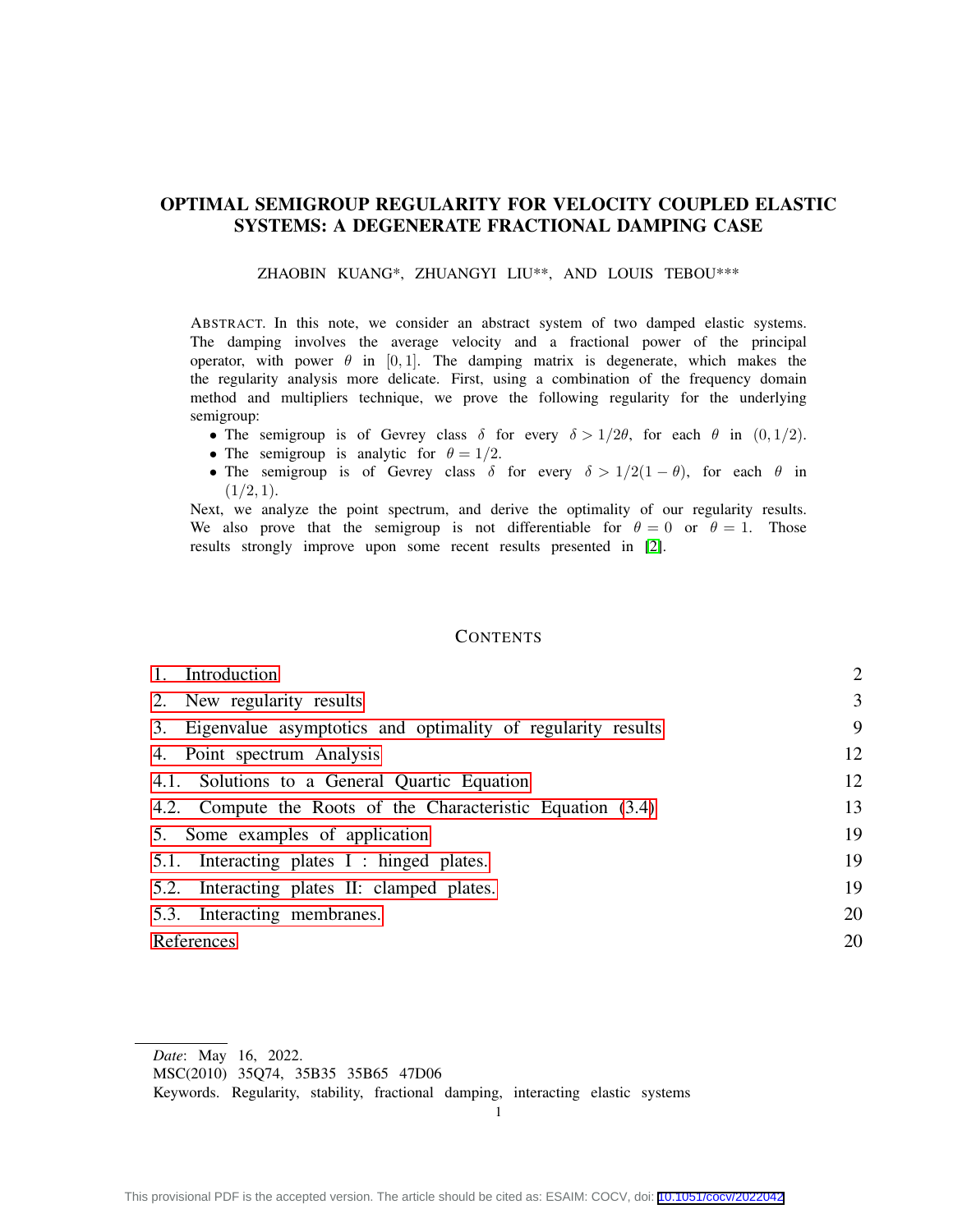## 1. INTRODUCTION

<span id="page-1-0"></span>Responding to two conjectures of G. Chen and Russell [\[7\]](#page-19-3), S. Chen and Triggiani [\[8,](#page-19-4) [9\]](#page-19-5) considered the following abstract elastic system:

$$
y_{tt} + Ay + By_t = 0 \text{ in } (0, \infty)
$$

where A and B are self-adjoint positive definite operators on some Hilbert space  $H$  with

 $\exists \alpha_1 > 0$  and  $\alpha_2 > 0$ :  $\alpha_1 A^{\mu} \le B \le \alpha_2 A^{\mu}$ , for some constant  $\mu \in (0,1]$ .

They proved that the underlying semigroup is

- (1) analytic for  $\frac{1}{2} \leq \mu \leq 1$ , but not analytic for  $0 < \mu < \frac{1}{2}$ , though differentiable, [\[8\]](#page-19-4)
- (2) of Gevrey class  $\delta$  for all  $\delta > \frac{1}{2\mu}$  for  $0 < \mu < \frac{1}{2}$ , [\[9\]](#page-19-5)

In fact, [\[9\]](#page-19-5) generalizes the work of Taylor [\[28\]](#page-20-0) where the author discusses Gevrey semigroups, and illustrates his work with several examples including the case  $B = 2\rho A^{\mu}$ for some positive constant  $\rho$ .

Later on, Liu and Liu proposed a method for proving analyticity or Gevrey class regularity for semigroups associated with elastic systems [\[21\]](#page-20-1); their method combines resolvent estimates using a contradiction argument and mulptipliers technique. Other closely related works include e.g. [\[1,](#page-19-6) [10,](#page-19-7) [15,](#page-19-8) [16,](#page-19-9) [17,](#page-20-2) [18,](#page-20-3) [19,](#page-20-4) [22\]](#page-20-5); those works discuss either regularity or stability issues, which are the main themes of the present contribution.

In a recent work [\[2\]](#page-19-0), the authors consider a system of two damped abstract elastic systems in a Hilbert space, (see System [\(2.1\)](#page-2-1) below). The damping involves a fractional power  $\theta$  of the principal operator, and the average velocity, so that it is degenerate (see below, just after System [\(2.1\)](#page-2-1), a brief explanation of why we use the term degenerate.) The power  $\theta$  lies in the interval  $[-1, 1]$ . They prove the following regularity and stability results for the associated semigroup:

- The semigroup is not analytic for every  $\theta$  in  $(0, 1]$ .
- The semigroup is eventually differentiable for each  $\theta$  in  $(0, 1)$ .
- The semigroup is of Gevrey class  $\delta$  for every  $\delta > 1/2\theta$  for each  $\theta$  in  $(0, 1/4]$ .
- The semigroup is of Gevrey class  $\delta$  for every  $\delta > (2\theta + 1)/3\theta$  for each  $\theta$  in  $(1/4, 1/2]$ .
- The semigroup is exponentially stable for each  $\theta$  in [0, 1].
- The semigroup is polynomially stable of order  $O(t^{\frac{1}{2\theta}})$ , as t goes to infinity for each  $\theta$  in [−1, 0).
- Further, the resolvent estimate for the Gevrey class regularity in the case where θ in  $(0, 1/4]$  is optimal, and so is the polynomial stability for each θ in [−1,0).

All of those results are established using resolvent estimates and multipliers technique, combined with semigroup stability characterization results e.g. [\[4,](#page-19-10) [14,](#page-19-11) [27\]](#page-20-6), or regularity results [\[26,](#page-20-7) [28\]](#page-20-0).

One notes that, unlike the case of a single equation where analyticity holds for every  $\theta$ in [1/2, 1], in [\[2\]](#page-19-0) the authors did not get analyticity for any value of  $\theta$ . Though they were able to prove Gevrey class regularity for  $\theta$  in  $(0, 1/2)$ , one notices that they provide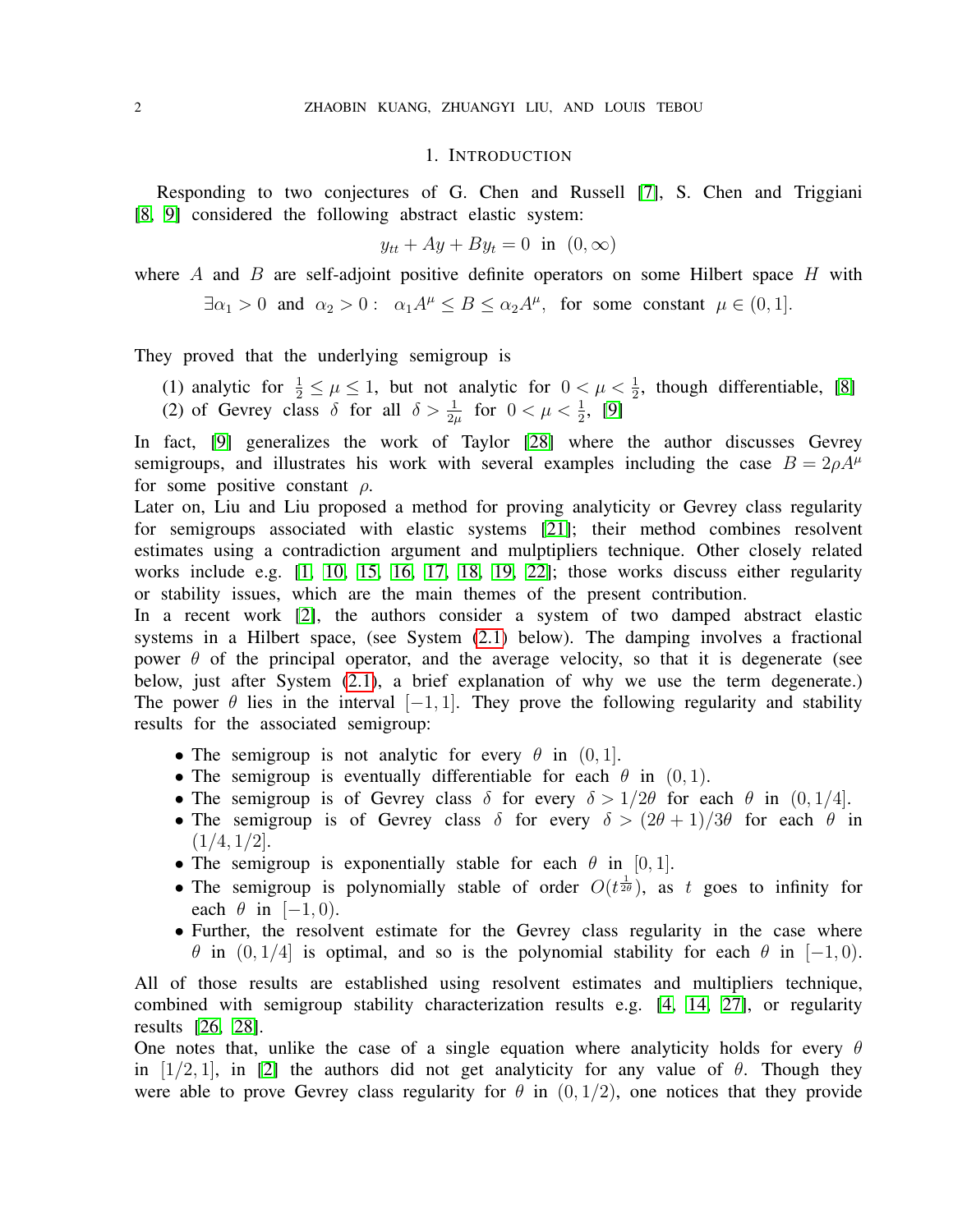two different Gevrey classes depending on whether  $\theta$  lies in  $(0, 1/4]$  or in  $(1/4, 1/2]$ ; the Gevrey class for  $\theta$  lying in  $(0, 1/4)$  is in agreement with the case of a single similarly damped elastic system. However, the Gevrey class corresponding to  $\theta$  in  $(1/4, 1/2)$  is off by  $(1 - 4\theta)/6\theta$ . A natural question is then: why this discrepancy? Is this due to the degeneracy of the damping operator matrix, or to some technical difficulties? Besides, is the differentiablity of the semigroup the best regularity that one should expect for  $\theta$  in  $(1/2, 1)?$ 

The purpose of this note is to carefully examine those questions. The plan of the rest of our work is as follows: in Section 2, we discuss new regularity results. Section 3 deals with the eigenvalue asymptotics and the optimality of our regularity results. Details about eigenvalues computation and asymptotics are provided in Section 4. In section 5, we present some examples of application.

## <span id="page-2-1"></span>2. NEW REGULARITY RESULTS

<span id="page-2-0"></span>Let H be a complex Hilbert space with the inner product  $\langle \cdot, \cdot \rangle$  and the induced norm |.|. We consider the following abstract system of coupled equations:

(2.1) 
$$
\begin{cases} u_{tt} = -aAu - \gamma A^{\theta}(u_t + w_t) \\ w_{tt} = -bAw - \gamma A^{\theta}(u_t + w_t), \\ u(0) = u_0, \quad u_t(0) = v_0, \quad w(0) = w_0, \quad w_t(0) = z_0 \end{cases}
$$

where A is a self-adjoint, positive definite (unbounded) operator on a complex Hilbert space H,  $a, b, \gamma > 0$ ,  $a \neq b$ , and  $\theta \in [0, 1]$ .

Notice that the matrix defining the damping is given by

$$
D = \begin{pmatrix} \gamma & \gamma \\ \gamma & \gamma \end{pmatrix}
$$

and it is a singular matrix; the associated quadratic form is degenerate, hence the terminology "degenerate fractional damping".

Set  $V = D(A^{\frac{1}{2}})$ , and assume that  $V \subset H \subset V'$  with compact injections, where V' denotes the topological dual of V. We also assume that for any r, s in R with  $r < s$ , the embedding  $D(A^s) \subset D(A^r)$  is compact.

Introduce the Hilbert space  $\mathcal{H} = V \times H \times V \times H$ , over the field  $\mathbb C$  of complex numbers, equipped with the norm

$$
||Z||^2 = a|A^{\frac{1}{2}}u|^2 + |v|^2 + b|A^{\frac{1}{2}}w|^2 + |z|^2, \quad \forall Z = (u, v, w, z) \in \mathcal{H}.
$$

Throughout this note, we shall assume:

(2.2) 
$$
\exists a_0 > 0 : |u| \le a_0 |A^{\frac{1}{2}}u|, \quad \forall u \in V.
$$

Introduce the operator

(2.3) 
$$
\mathcal{A}_{\theta} = \begin{pmatrix} 0 & I & 0 & 0 \\ -aA & -\gamma A^{\theta} & 0 & -\gamma A^{\theta} \\ 0 & 0 & 0 & I \\ 0 & -\gamma A^{\theta} & -bA & -\gamma A^{\theta} \end{pmatrix}
$$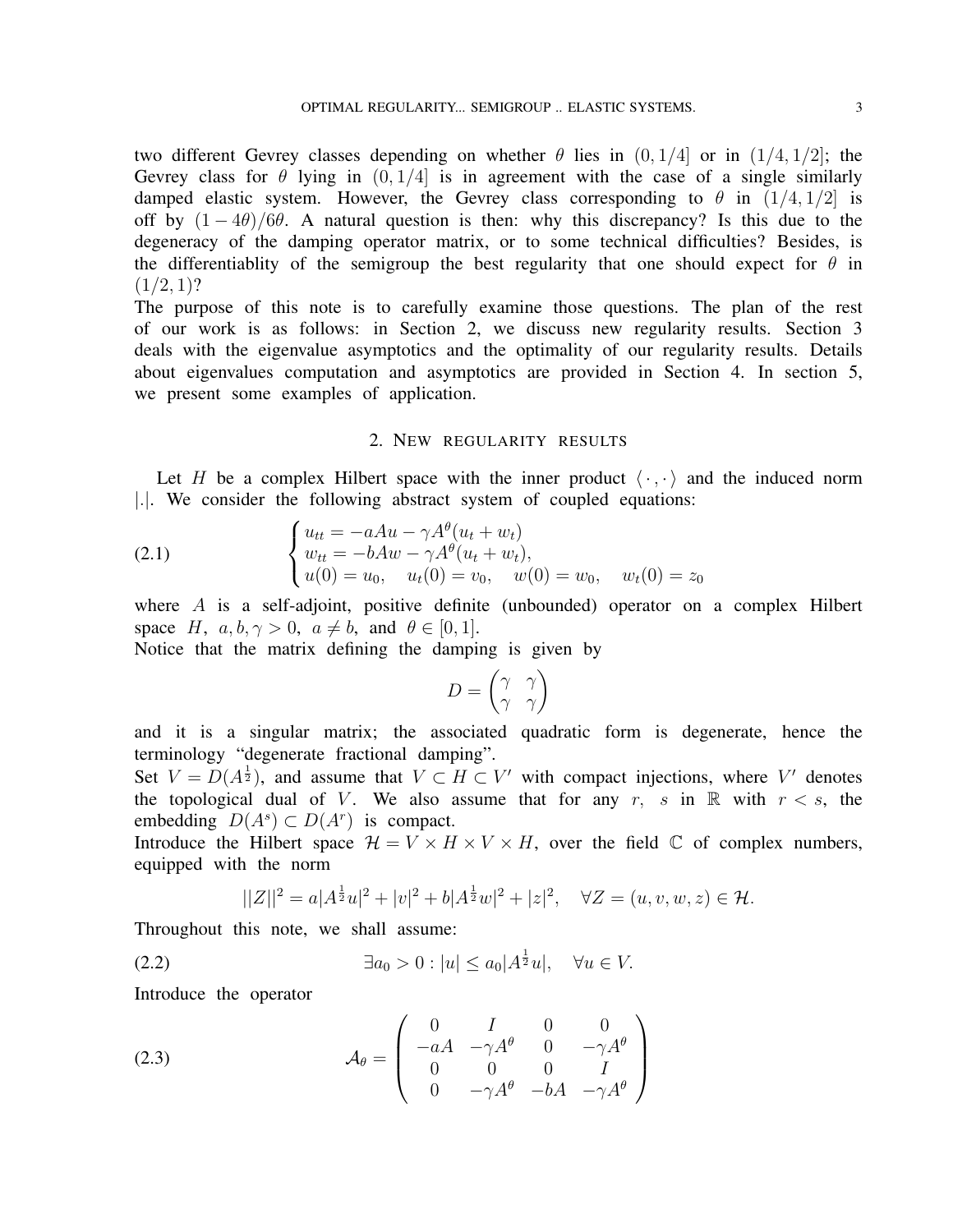with domain

<span id="page-3-3"></span>
$$
D(\mathcal{A}_{\theta}) = \left\{ (u, v, w, z) \in V^4; \quad \begin{array}{l} u \in D(A^{\frac{3}{2}-\tau}), \ a A^{\frac{3}{2}-\tau} u + \gamma A^{\frac{1}{2}} (v+z) \in D(A^{\tau-\frac{1}{2}}) \\ w \in D(A^{\frac{3}{2}-\tau}), \ b A^{\frac{3}{2}-\tau} w + \gamma A^{\frac{1}{2}} (v+z) \in D(A^{\tau-\frac{1}{2}}) \end{array} \right\},
$$

where  $\tau = \max\{\theta, \frac{1}{2}\}.$  One easily checks that for every  $Z = (u, v, w, z) \in D(\mathcal{A}_{\theta})$ ,

(2.4) 
$$
\operatorname{Re} \left( \mathcal{A}_{\theta} Z, Z \right) = -\gamma |A^{\frac{\theta}{2}} (v+z)|^2 \leq 0.
$$

so that the operator  $\mathcal{A}_{\theta}$  is dissipative. Further, the operator  $\mathcal{A}_{\theta}$  is densely defined. It is straight-forward to show that  $\mathcal{A}_{\theta}$  is bijective from  $D(\mathcal{A}_{\theta})$  to H. Therefore, the Lumer-Phillips Theorem shows that the operator  $A_{\theta}$  generates a strongly continuous semigroup of contractions  $(S_{\theta}(t))_{t>0}$  on the Hilbert space H. One also checks that

<span id="page-3-0"></span>(2.5) iR ⊂ ρ(Aθ)

where  $\rho(\mathcal{A}_{\theta})$  denotes the resolvent set of  $\mathcal{A}_{\theta}$ . This shows that the semigroup  $(S_{\theta}(t))_{t>0}$ is strongly stable on the Hilbert space  $H$ , thanks to the strong stability criterion of e.g. Arendt and Batty [\[3\]](#page-19-12).

Remark 2.1. *We find it useful to give some helpful information about how the inclusion* [\(2.5\)](#page-3-0) *is established. First, notice that for each*  $\theta \in [0,1]$  *we have*  $D(\mathcal{A}_{\theta})$  *contained in*  $((D(A) + D(A^{\frac{3}{2}-\theta})) \times V)^2$ ; notice that when  $\theta$  lies is in [0, 1/2], the sum  $D(A) + D(A^{\frac{3}{2}-\theta})$ *reduces to D(A), while for*  $\theta$  *in* (1/2,1]*, this sum simplifies to D(* $A^{\frac{3}{2}-\theta}$ *). Thus, one readily deduces that for*  $\theta$  *in* [0,1],  $\mathcal{A}_{\theta}$  *has a compact resolvent. Therefore the spectrum of*  $A_{\theta}$  *is discrete. Proving* [\(2.5\)](#page-3-0) *reduces to showing that for any*  $\lambda$  *in* R, *one has*  $Ker(i\lambda I - \mathcal{A}_{\theta}) = \{0_{\mathcal{H}}\}\$ , which is fairly easy. When  $\theta = 1$ , the operator  $\mathcal{A}_{\theta}$  no longer *has a compact resolvent; in this case, to prove* [\(2.5\)](#page-3-0)*, not only do we have to show that*  $Ker(i\lambda I - A_{\theta}) = \{0_{\mathcal{H}}\}$  *for any*  $\lambda$  *in* R, which is easy, but we also have to show that *for any*  $\lambda$  *in*  $\mathbb{R}$ *, the operator*  $i\lambda I - \mathcal{A}_{\theta}$  *is surjective; we rely on the Fredholm alternative and the closed graph theorem to show the latter as follows: Set*  $\theta = 1$ *. Let*  $\lambda$  *in* R*. Let*  $F = (f, g, h, l)$  *in* H, we shall find  $U = (u, v, w, z)$  *in*  $D(A_1)$  *such that*  $(i\lambda I - A_1)U = F$ , *which reduces to*

(2.6) 
$$
-\lambda^2 u + aAu + i\lambda\gamma A(u+w) = g + i\lambda f + \gamma A(f+h)
$$

$$
-\lambda^2 w + bAw + i\lambda\gamma A(u+w) = \ell + i\lambda h + \gamma A(f+h).
$$

*Now, set*

<span id="page-3-1"></span> $L(u, w) = (aAu + i\lambda\gamma A(u + w), bAw + i\lambda\gamma A(u + w)).$ 

*One readily checks that*  $L: V \times V \longrightarrow V' \times V'$  *is an isomorphism. Furthermore, the operator*  $L^{-1}$  *is compact as*  $L^{-1}(V' \times V') = V \times V$  *and the embedding*  $V \times V \subset H \times H$ *is compact. Notice that the system* [\(2.6\)](#page-3-1) *may be rewritten*

$$
-\lambda^{2}(u, w) + L(u, w) = (g + i\lambda f + \gamma A(f + h), \ell + i\lambda h + \gamma A(f + h)),
$$

*or*

<span id="page-3-2"></span>
$$
(2.7) \quad (u, w) - \lambda^2 L^{-1}(u, w) = L^{-1}(g + i\lambda f + \gamma A(f + h), \ell + i\lambda h + \gamma A(f + h)).
$$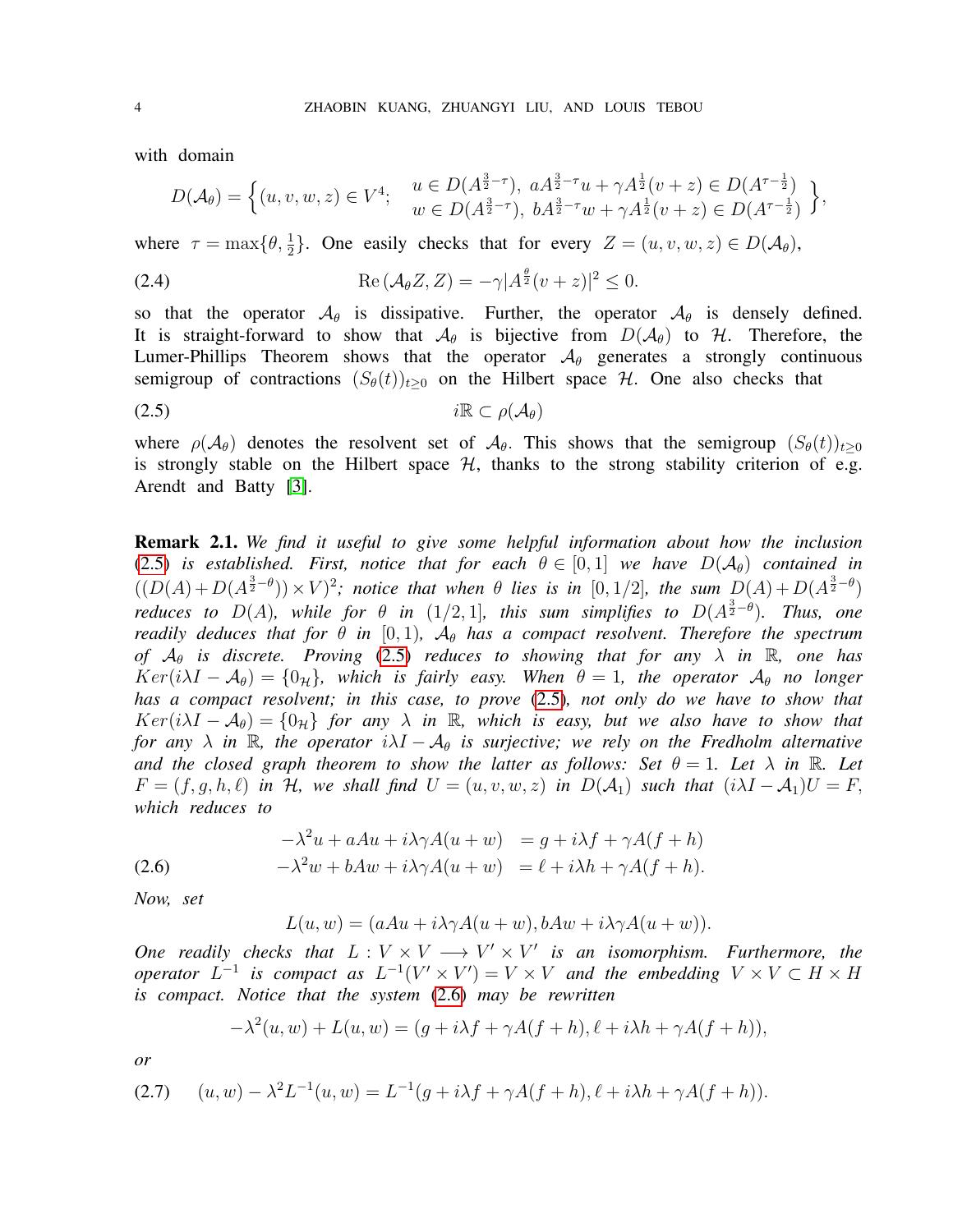*The Fredholm alternative, e.g.* [\[5,](#page-19-13) Theorem VI.6, p. 92] *shows that solving* [\(2.7\)](#page-3-2) *amounts to proving that the equation*  $(u, w) - \lambda^2 L^{-1}(u, w) = (0, 0)$  *has the unique solution*  $(u, w) = (0, 0)$ *, or equivalently that*  $(0, 0)$  *is the unique solution of the equation*  $L(u, w) - \lambda^2(u, w) = (0, 0)$ . Taking the duality product between  $V' \times V'$  and  $V \times V$  on *both sides of the latter equation with* (u, w)*, we derive*

<span id="page-4-0"></span>
$$
(2.8) \t -\lambda^2(|u|^2 + |w|^2) + a|A^{\frac{1}{2}}u|^2 + b|A^{\frac{1}{2}}w|^2 + i\lambda\gamma|A^{\frac{1}{2}}(u+w)|^2 = 0.
$$

*Taking the imaginary part in* [\(2.8\)](#page-4-0)*, one deduces* u = −w*. Therefore, we have on the one hand*

<span id="page-4-1"></span>
$$
-(2.9) \t\t -\lambda^2 u + aAu = 0
$$

and on the other hand  $-\lambda^2 w + bAw = 0$ , which is equivalent to

<span id="page-4-2"></span>
$$
\lambda^2 u - bAu = 0,
$$

*since*  $u = -w$ *.* 

*The combination of* [\(2.9\)](#page-4-1) *and* [\(2.10\)](#page-4-2) *yields*  $(a - b)Au = 0$ , *from which it readily follows*  $u = 0$ , since  $a \neq b$ . Therefore  $w = 0$ . Thus, for  $\theta = 1$ , combining the fact that  $i\lambda I - A_1$ *is bijective and the closed graph theorem, we derive that* [\(2.5\)](#page-3-0) *holds.*

Before stating our main result, we find it useful to recall the following definition, and result (adapted from [\[28,](#page-20-0) Theorem 4, p. 153]).

**Definition** Let  $t_0 \geq 0$  be a real number. A strongly continuous semigroup  $T = (T(t))_{t>0}$ , defined on a Banach space X, is of Gevrey class  $s > 1$  for  $t > t_0$ , if  $T(t)$  is infinitely differentiable for  $t > t_0$ , and for every compact set  $K \subset (t_0, \infty)$  and each  $\mu > 0$ , there exists a constant  $C = C(\mu, K) > 0$  such that

$$
||T^{(n)}(t)||_{L(X)} \le C\mu^{n}(n!)^{s}, \text{ for all } t \in K, n = 0, 1, 2...
$$

<span id="page-4-3"></span>**Theorem 2.1.** ([\[28\]](#page-20-0)) Let  $T = (T(t))_{t>0}$  be a strongly continuous and bounded semigroup *on a Hilbert space* X*. Suppose that the infinitesimal generator* A *of the semigroup* T *satisfies the following estimate, for some*  $0 < \alpha < 1$ *:* 

$$
\lim_{|\lambda| \to \infty} |\lambda|^{\alpha} ||(i\lambda I - A)^{-1}||_{\mathcal{L}(X)} < \infty.
$$

*Then*  $T = (T(t))_{t \geq 0}$  *is of Gevrey class*  $\delta$  *for*  $t > 0$ *, for every*  $\delta > \frac{1}{\alpha}$ *.* 

Our main result reads:

<span id="page-4-4"></span>**Theorem 2.2.** The semigroup  $e^{\mathcal{A}_{\theta}t}$  is

- *(1) analytic when*  $\theta = \frac{1}{2}$  $\frac{1}{2}$ ,
- (2) of Gevrey class of order  $\delta$  for  $t > 0$ , for each  $\delta > \frac{1}{2\theta}$ , when  $\theta \in (0, \frac{1}{2})$  $(\frac{1}{2})$ ,
- (3) of Gevrey class of order  $\delta$  for  $t > 0$ , for each  $\delta > \frac{1}{2(1-\theta)}$ , when  $\theta \in \left(\frac{1}{2}\right)$  $\frac{1}{2}$ , 1).

**Proof** Suppose for some  $\mu \in (0,1]$  and  $\theta \in (0,1)$  without having any specific relations among them, the following is not true:

$$
\overline{\lim}_{\lambda \in \mathbb{R}, |\lambda| \to \infty} |\lambda|^{\mu} \| (i\lambda - \mathcal{A}_{\theta})^{-1} \| < \infty.
$$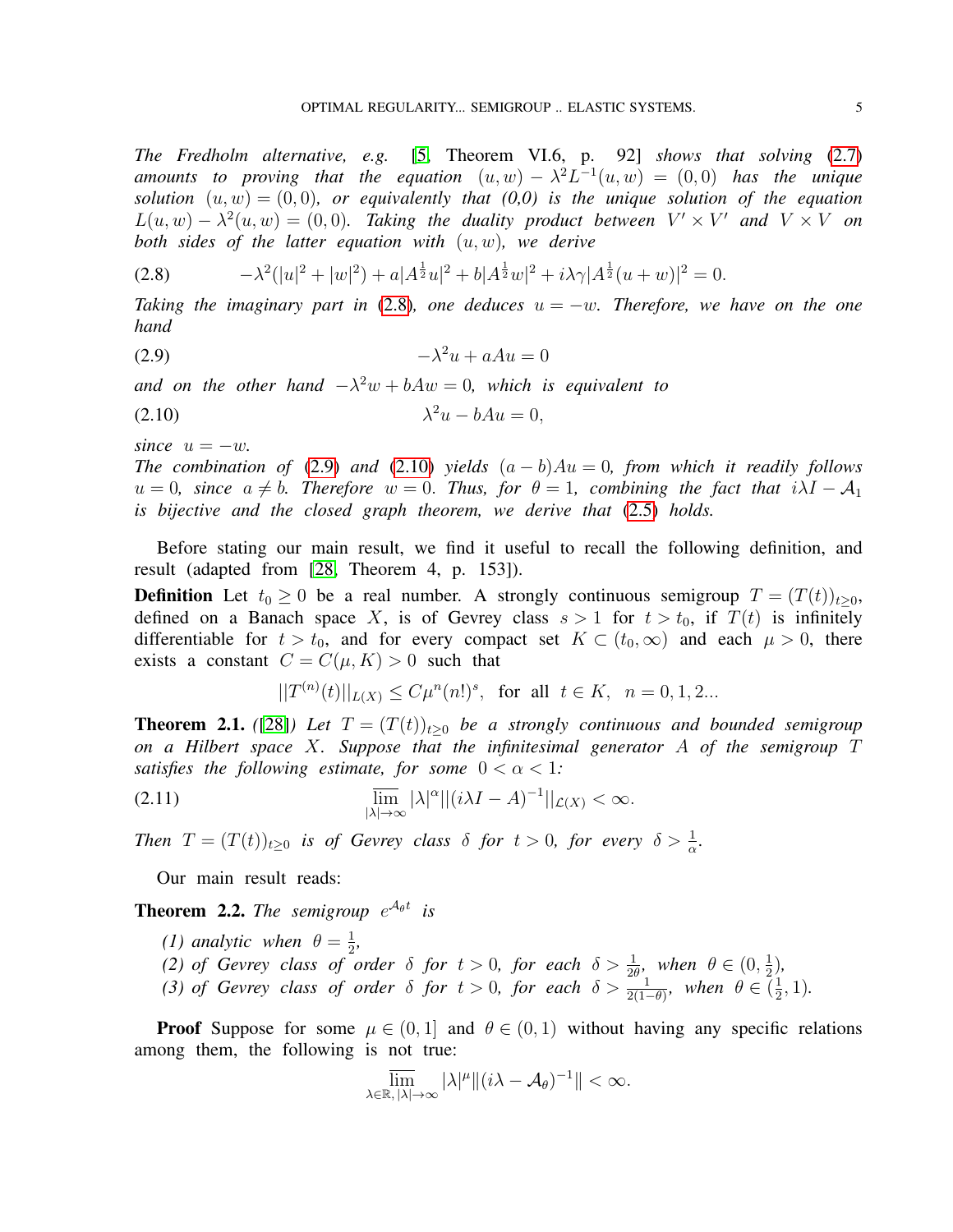Then there exists a sequence  $\{(\lambda_n, U_n) \mid n \geq 1\} \subseteq \mathbb{R} \times \mathcal{D}(\mathcal{A}_{\theta})$  with  $U_n \equiv (u_n, v_n, w_n, z_n)^T$ , and

<span id="page-5-1"></span>
$$
(2.12) \qquad \begin{cases} \lim_{n \to \infty} |\lambda_n| = \infty, \\ \|U_n\|_{\mathcal{H}}^2 = a \|A^{\frac{1}{2}} u_n\|^2 + \|v_n\|^2 + b \|A^{\frac{1}{2}} w_n\|^2 + \|z_n\|^2 = 1, \quad n \ge 1, \end{cases}
$$

such that

<span id="page-5-2"></span>(2.13) 
$$
\lim_{n\to\infty} |\lambda_n|^{-\mu} ||(i\lambda_n - \mathcal{A}_{\theta})U_n||_{\mathcal{H}} = 0.
$$

Therefore, it follows

<span id="page-5-0"></span>(2.14) 
$$
i\lambda_n^{-\mu+1}A^{\frac{1}{2}}u_n - \lambda_n^{-\mu}A^{\frac{1}{2}}v_n = o(1),
$$

(2.15) 
$$
i\lambda_n^{-\mu+1}v_n + \lambda_n^{-\mu}(aAu_n + \gamma A^{\theta}(v_n + z_n)) = o(1),
$$

(2.16)  $i\lambda_n^{-\mu+1}A^{\frac{1}{2}}w_n - \lambda_n^{-\mu}A^{\frac{1}{2}}z_n = o(1),$ 

(2.17) 
$$
i\lambda_n^{-\mu+1}z_n + \lambda_n^{-\mu}(bAw_n + \gamma A^{\theta}(v_n + z_n)) = o(1)
$$

Hereafter  $o(1)$ , (respectively,  $O(1)$ ) stands for a vector in H (or a quantity in R) which goes to zero (respectively, is bounded) as  $n \to \infty$ . Without losing generality, we have assumed  $\lambda_n > 0$  for all *n*.

<span id="page-5-3"></span>Adding  $(2.14)$  and  $(2.16)$ , as well as  $(2.15)$  and  $(2.17)$ , respectively, leads to

(2.18) 
$$
i\lambda_n^{-\mu+1}A^{\frac{1}{2}}\xi_n - \lambda_n^{-\mu}A^{\frac{1}{2}}\eta_n = o(1),
$$

(2.19) 
$$
i\lambda_n^{-\mu+1}\eta_n + \lambda_n^{-\mu}(aA\xi_n + b_1Aw_n + 2\gamma A^{\theta}\eta_n) = o(1)
$$

where  $b_1 = b - a$ ,  $\xi_n = u_n + w_n$  and  $\eta_n = v_n + z_n$ .

It follows from the dissipativeness of  $\mathcal{A}_{\theta}$ , (see [\(2.4\)](#page-3-3)), Cauchy-Schwarz inequality, [\(2.12\)](#page-5-1), and [\(2.13\)](#page-5-2):

(2.20) 
$$
\|\lambda_n^{-\mu/2} A^{\frac{\theta}{2}} \eta_n\| = o(1).
$$

From now on, we proceed by cases, according to the interval of the parameter  $\theta$ .

Case 1:  $\mu = 2\theta$  for  $\theta \in (0, \frac{1}{2})$  $\frac{1}{2}$ . Notice that  $\mu = 1$  when  $\theta = 1/2$ .

Dividing [\(2.19\)](#page-5-3) by  $\lambda_n^{-\mu+1}$ , we see that

<span id="page-5-4"></span>
$$
\|\lambda_n^{-1}(aA\xi_n + b_1Aw_n + 2\gamma A^{\theta}\eta_n)\| = O(1).
$$

On the other hand, by [\(2.12\)](#page-5-1) and  $\theta \leq \frac{1}{2}$  $\frac{1}{2}$ , we also have

$$
||aA^{\frac{1}{2}}\xi_n + b_1 A^{\frac{1}{2}} w_n + 2\gamma A^{\theta - \frac{1}{2}} \eta_n|| = O(1).
$$

By interpolation,

<span id="page-5-5"></span>
$$
\|\lambda_n^{-1+\theta} (aA^{1-\frac{\theta}{2}}\xi_n + b_1 A^{1-\frac{\theta}{2}} w_n + 2\gamma A^{\frac{\theta}{2}} \eta_n)\|
$$
  
(2.21) 
$$
\leq C \|\lambda_n^{-1} (aA\xi_n + b_1 A w_n + 2\gamma A^{\theta} \eta_n)\|^{1-\theta} \|aA^{\frac{1}{2}}\xi_n + b_1 A^{\frac{1}{2}} w_n + 2\gamma A^{\theta - \frac{1}{2}} \eta_n\|^{\theta}
$$

$$
= O(1).
$$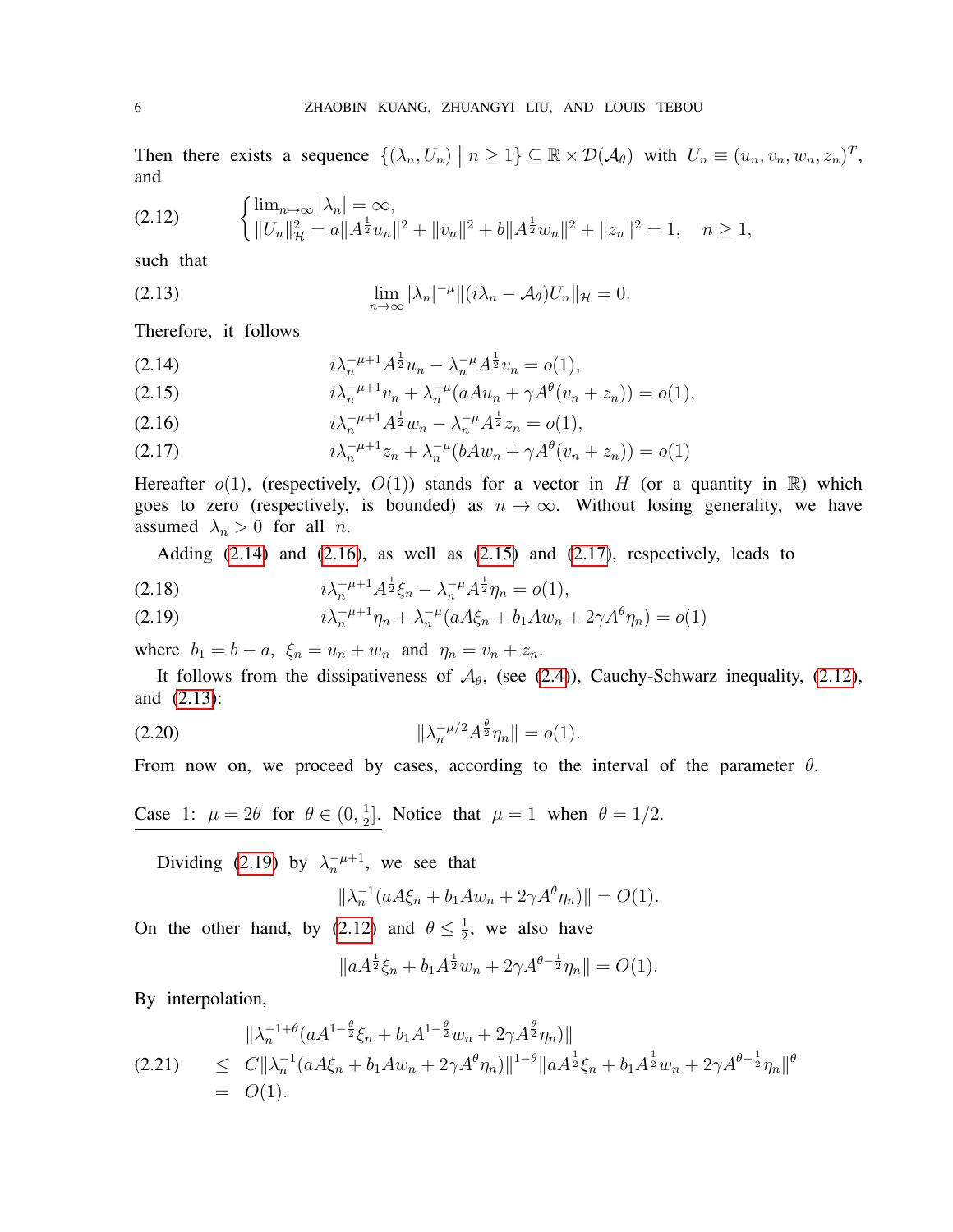where, here and in the sequel,  $C$  denotes a generic positive constant independent of  $n$ . Next, we take inner product of [\(2.19\)](#page-5-3) with  $\lambda_n^{-1+2\theta}\eta_n$  to get

<span id="page-6-0"></span>
$$
(2.22) \t\t\t i||\eta_n||^2 + \langle \lambda_n^{-1+\theta} (aA^{1-\frac{\theta}{2}}\xi_n + b_1 A^{1-\frac{\theta}{2}} w_n + 2\gamma A^{\frac{\theta}{2}} \eta_n), \lambda_n^{-\theta} A^{\frac{\theta}{2}} \eta_n \rangle = o(1).
$$

The inner product term in the above equality is  $o(1)$  due to [\(2.20\)](#page-5-4) and [\(2.21\)](#page-5-5). Therefore, we obtain

(2.23) kηnk = o(1).

Furthermore, equation [\(2.22\)](#page-6-0) can now be rewritten as

<span id="page-6-3"></span>
$$
o(1) = a\langle A^{\frac{1}{2}}\xi_n, \lambda_n^{-1}A^{\frac{1}{2}}\eta_n \rangle + b_1 \langle \lambda_n^{-1+\theta} A^{1-\frac{\theta}{2}} w_n, \lambda_n^{-\theta} A^{\frac{\theta}{2}}\eta_n \rangle + 2\gamma \|\lambda_n^{-\theta} A^{\frac{\theta}{2}}\eta_n\|^2
$$
  
(2.24) 
$$
= -ia\|A^{\frac{1}{2}}\xi_n\|^2 + o(1) + b_1 \langle \lambda_n^{-1+\theta} A^{1-\frac{\theta}{2}} w_n, \lambda_n^{-\theta} A^{\frac{\theta}{2}}\eta_n \rangle + o(1)
$$

where we have replaced  $\lambda_n^{-1} A^{\frac{1}{2}} \eta_n$  by  $i A^{\frac{1}{2}} \xi_n + o(1)$  due to [\(2.18\)](#page-5-3).

The inner product of [\(2.17\)](#page-5-0) with  $\lambda_n^{-1+2\theta}\eta_n$  leads to

<span id="page-6-5"></span><span id="page-6-2"></span><span id="page-6-1"></span>
$$
i\langle z_n,\eta_n\rangle + b\langle \lambda_n^{-1+\theta} A^{1-\frac{\theta}{2}} w_n, \ \lambda_n^{-\theta} A^{\frac{\theta}{2}} \eta_n\rangle + \gamma \|\lambda_n^{-\theta} A^{\frac{\theta}{2}} \eta_n\|^2 = o(1).
$$

Combining the last equality with [\(2.12\)](#page-5-1), [\(2.20\)](#page-5-4) and [\(2.23\)](#page-6-1), we arrive at

(2.25) 
$$
\langle \lambda_n^{-1+\theta} A^{1-\frac{\theta}{2}} w_n, \lambda_n^{-\theta} A^{\frac{\theta}{2}} \eta_n \rangle = o(1).
$$

Inserting [\(2.25\)](#page-6-2) into [\(2.24\)](#page-6-3) yields

$$
(2.26) \t\t\t\t ||A^{\frac{1}{2}}\xi_n|| = o(1).
$$

<span id="page-6-4"></span>To estimate the term  $||A^{\frac{1}{2}}w_n||$ , we take the inner product of [\(2.19\)](#page-5-3) with  $\lambda_n^{-1+2\theta}z_n$  to get  $(2.27)$   $i\langle \eta_n, z_n \rangle + a\langle A^{\frac{1}{2}}\xi_n, \lambda_n^{-1}A^{\frac{1}{2}}z_n \rangle + b_1 \langle A^{\frac{1}{2}}w_n, \lambda_n^{-1}A^{\frac{1}{2}}z_n \rangle + 2\gamma \langle \eta_n, \lambda_n^{-1}A^{\theta}z_n \rangle = o(1).$ 

We replace the term  $\lambda_n^{-1} A^{\frac{1}{2}} z_n$  in [\(2.27\)](#page-6-4) by  $i A^{\frac{1}{2}} w_n + o(1)$  due to [\(2.16\)](#page-5-0). Applying [\(2.23\)](#page-6-1), [\(2.26\)](#page-6-5) and the fact  $\theta \leq \frac{1}{2}$  $\frac{1}{2}$ , the above equality can be simplified to

(2.28) kA 1 <sup>2</sup>wnk = o(1).

Finally, we take the inner product of [\(2.17\)](#page-5-0) with  $\lambda_n^{-1+2\theta} z_n$  to get

<span id="page-6-7"></span>(2.29) 
$$
o(1) = i \|z_n\|^2 + b \langle A^{\frac{1}{2}} w_n, \lambda_n^{-1} A^{\frac{1}{2}} z_n \rangle + \gamma \langle \eta_n, \lambda_n^{-1} A^{\theta} z_n \rangle
$$

$$
= i \|z_n\|^2 + o(1).
$$

Combining [\(2.23\)](#page-6-1), [\(2.26\)](#page-6-5), [\(2.28\)](#page-6-6), and [\(2.29\)](#page-6-7), we arrive at a contradiction with  $||U_n||_{\mathcal{H}} = 1$ , thereby establishing the claimed analyticity and Gevrey class regularity.

Case 2:  $\mu = 2(1 - \theta)$  for  $\theta \in (\frac{1}{2})$  $(\frac{1}{2}, 1)$ 

Dividing [\(2.19\)](#page-5-3) by  $\lambda_n^{-\mu+1}$ , we see that

<span id="page-6-6"></span>
$$
\|\lambda_n^{-1}(aA\xi_n + b_1Aw_n + 2\gamma A^{\theta}\eta_n)\| = O(1).
$$

On the other hand, by [\(2.12\)](#page-5-1) and  $\frac{1}{2} < \theta$ , we also have

 $||aA^{1-\theta}\xi_n + b_1A^{1-\theta}w_n + 2\gamma\eta_n|| = O(1).$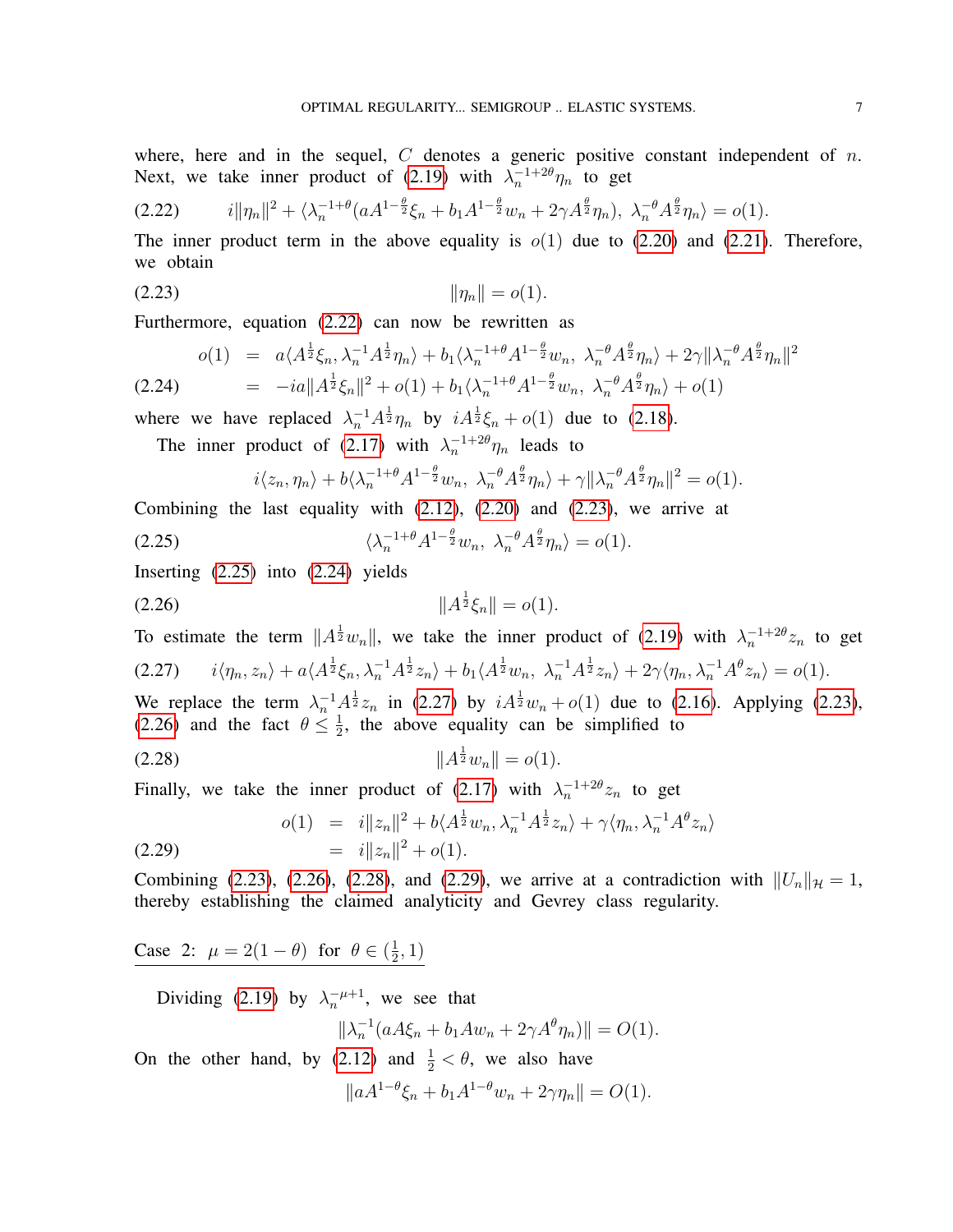By interpolation,

<span id="page-7-0"></span>
$$
\|\lambda_n^{-\frac{1}{2}}(aA^{1-\frac{\theta}{2}}\xi_n + b_1A^{1-\frac{\theta}{2}}w_n + 2\gamma A^{\frac{\theta}{2}}\eta_n)\|
$$
  
\n
$$
\leq C\|\lambda_n^{-1}(aA\xi_n + b_1Aw_n + 2\gamma A^{\theta}\eta_n)\|^{\frac{1}{2}}\|aA^{1-\theta}\xi_n + b_1A^{1-\theta}w_n + 2\gamma\eta_n\|^{\frac{1}{2}}
$$
  
\n(2.30) = O(1).

Next, we take the inner product of [\(2.19\)](#page-5-3) with  $\lambda_n^{1-2\theta}\eta_n$  to get

<span id="page-7-1"></span>
$$
(2.31) \t\t\t i||\eta_n||^2 + \langle \lambda_n^{-\theta} (a A^{1-\frac{\theta}{2}} \xi_n + b_1 A^{1-\frac{\theta}{2}} w_n + 2 \gamma A^{\frac{\theta}{2}} \eta_n), \lambda_n^{-(1-\theta)} A^{\frac{\theta}{2}} \eta_n \rangle = o(1).
$$

The inner product term in the above equality is  $o(1)$  due to [\(2.20\)](#page-5-4) and [\(2.30\)](#page-7-0). Therefore, we obtain

(2.32) kηnk = o(1).

Furthermore, [\(2.31\)](#page-7-1) can now be rewritten as

<span id="page-7-4"></span>
$$
o(1) = a\langle A^{\frac{1}{2}}\xi_n, \lambda_n^{-1}A^{\frac{1}{2}}\eta_n \rangle + b_1 \langle \lambda_n^{-\theta} A^{1-\frac{\theta}{2}} w_n, \lambda_n^{-(1-\theta)} A^{\frac{\theta}{2}}\eta_n \rangle + 2\gamma \lambda_n^{1-2\theta} \|\lambda_n^{-(1-\theta)} A^{\frac{\theta}{2}}\eta_n\|^2
$$
  
(2.33) =  $-ia\|A^{\frac{1}{2}}\xi_n\|^2 + o(1) + b_1 \langle \lambda_n^{-\theta} A^{1-\frac{\theta}{2}} w_n, \lambda_n^{-(1-\theta)} A^{\frac{\theta}{2}}\eta_n \rangle + o(1)$ 

where we have replaced  $\lambda_n^{-1} A^{\frac{1}{2}} \eta_n$  by  $i A^{\frac{1}{2}} \xi_n + o(1)$  due to [\(2.18\)](#page-5-3).

The inner product of [\(2.17\)](#page-5-0) with  $\lambda_n^{1-2\theta}\eta_n$  leads to

<span id="page-7-3"></span><span id="page-7-2"></span>
$$
i\langle z_n,\eta_n\rangle + b\langle \lambda_n^{-\theta} A^{1-\frac{\theta}{2}} w_n, \ \lambda_n^{-(1-\theta)} A^{\frac{\theta}{2}} \eta_n \rangle + \gamma \lambda_n^{1-2\theta} \|\lambda_n^{-(1-\theta)} A^{\frac{\theta}{2}} \eta_n\|^2 = o(1).
$$

Combining the last equality with [\(2.20\)](#page-5-4) and [\(2.32\)](#page-7-2), we arrive at

(2.34) 
$$
\langle \lambda_n^{-\theta} A^{1-\frac{\theta}{2}} w_n, \lambda_n^{-(1-\theta)} A^{\frac{\theta}{2}} \eta_n \rangle = o(1).
$$

Inserting [\(2.34\)](#page-7-3) into [\(2.33\)](#page-7-4) yields

$$
(2.35) \t\t\t ||A^{\frac{1}{2}}\xi_n|| = o(1).
$$

To estimate the term  $||A^{\frac{1}{2}}w_n||$ , we take the inner product of [\(2.19\)](#page-5-3) with  $\lambda_n^{1-2\theta}z_n$  to get

<span id="page-7-5"></span>
$$
o(1) = i\langle \eta_n, z_n \rangle + a\langle A^{\frac{1}{2}}\xi_n, \lambda_n^{-1}A^{\frac{1}{2}}z_n \rangle + b_1\langle A^{\frac{1}{2}}w_n, \lambda_n^{-1}A^{\frac{1}{2}}z_n \rangle + 2\gamma\langle \eta_n, \lambda_n^{-1}A^{\theta}z \rangle
$$
  
(2.36) =  $o(1) - ib_1 ||A^{\frac{1}{2}}w_n||^2 + 2\gamma\langle \lambda_n^{-(1-\theta)}A^{\frac{\theta}{2}}\eta_n, \lambda_n^{-\theta}A^{\frac{\theta}{2}}z_n \rangle$ .

Since

<span id="page-7-7"></span><span id="page-7-6"></span>
$$
\|\lambda_n^{-\theta} A^{\frac{\theta}{2}} z_n\| \le C \|\lambda_n^{-1} A^{\frac{1}{2}} z_n\|^{\theta} \|z_n\|^{1-\theta} = O(1),
$$

then [\(2.36\)](#page-7-5) implies that

$$
(2.37) \t\t\t\t ||A^{\frac{1}{2}}w_n|| = o(1).
$$

Finally, we take the inner product of [\(2.17\)](#page-5-0) with  $\lambda_n^{-1+2\theta} z_n$  to get

<span id="page-7-8"></span>(2.38) 
$$
o(1) = i \|z_n\|^2 + b \langle A^{\frac{1}{2}} w_n, \lambda_n^{-1} A^{\frac{1}{2}} z_n \rangle + \gamma \langle \lambda_n^{-(1-\theta)} A^{\frac{\theta}{2}} \eta_n, \lambda_n^{-\theta} A^{\frac{\theta}{2}} z_n \rangle
$$
  
=  $i \|z_n\|^2 + o(1).$ 

Combining  $(2.32)$ ,  $(2.35)$ ,  $(2.37)$ , and  $(2.38)$ , we arrive at a contradiction with  $||U_n||_{\mathcal{H}} = 1.$   $\Box$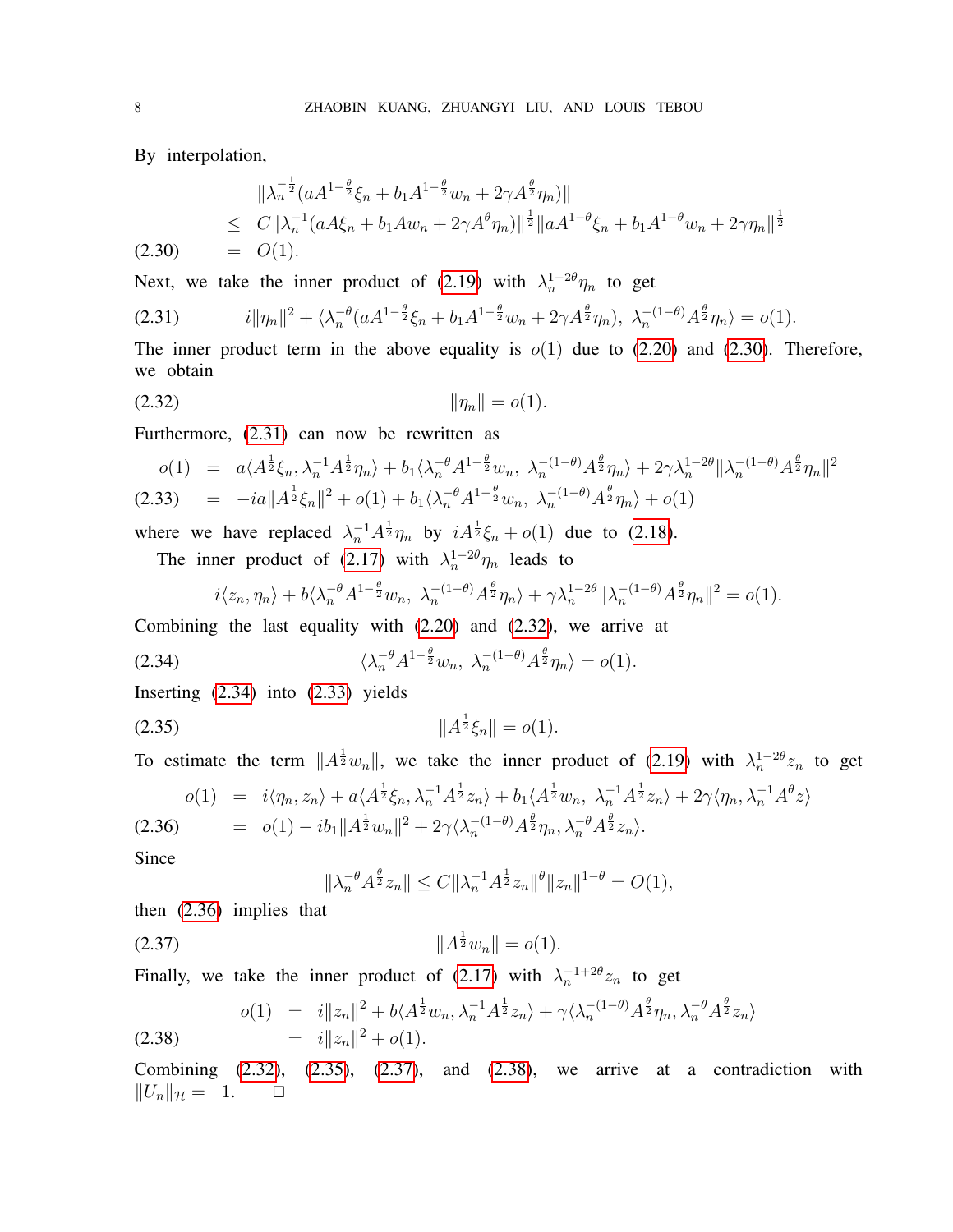<span id="page-8-1"></span>**Remark 2.2.** In [\[2,](#page-19-0) Theorem 1.1]*, the auhors prove that for every*  $\theta \in (1/2, 1]$ *, and every r in*  $(2(1 - \theta), 1)$ *, one has* :

(2.39) 
$$
\overline{\lim}_{|\lambda| \to \infty} |\lambda|^r ||(i\lambda I - \mathcal{A}_{\theta})^{-1}||_{\mathcal{L}(\mathcal{H})} = \infty.
$$

*That equality shows that our resolvent estimate leading to the claimed Gevrey regularity class for*  $\theta$  *in* (1/2, 1) *is optimal. Similarly, in* [\[2,](#page-19-0) Theorem 1.2] *they prove: for every*  $\theta \in (0, 1/2)$  *and every*  $r \in (2\theta, 1]$ *, one has:* 

(2.40) 
$$
\overline{\lim}_{|\lambda| \to \infty} |\lambda|^r ||(i\lambda I - A_\theta)^{-1}||_{\mathcal{L}(\mathcal{H})} = \infty,
$$

*which shows the optimality of our resolvent estimate for*  $\theta$  *in*  $(0, 1/2)$  *as well. These optimality results prove that the analyticity of the semigroup occurs for the only value*  $\theta = 1/2$ *. Thus, in the case of interacting elastic systems with degenerate damping as in this contribution, analyticity of the underlying semigroup occurs only when the damping is structural; the degeneracy prevents analyticity for above structural damping mechanisms.*

A careful reader may have noticed that in Remark [2.2,](#page-8-1) we do not claim the optimality of the Gevrey class; this is due to the fact that we are using a sufficient condition for Gevrey regularity, namely, Theorem [2.1.](#page-4-3) In the next section, we shall discuss the eigenvalue problem, state asymptotic expressions for the eigenvalues, and use those to show that our analyticity or Gevrey class regularity results are indeed optimal. We shall also prove the nondifferentiability of the semigroup for the values  $\theta = 0$  and  $\theta = 1$ .

## <span id="page-8-0"></span>3. EIGENVALUE ASYMPTOTICS AND OPTIMALITY OF REGULARITY RESULTS

Let 
$$
U = \begin{bmatrix} u \\ v \\ x \end{bmatrix}
$$
 in  $D(A_{\theta})$ . We have  
\n
$$
A_{\theta}U = \begin{bmatrix} 0 & I & 0 & 0 \\ -aA & -\gamma A^{\theta} & 0 & -\gamma A^{\theta} \\ 0 & 0 & 0 & I \\ 0 & -\gamma A^{\theta} & -bA & -\gamma A^{\theta} \end{bmatrix} \begin{bmatrix} u \\ v \\ w \\ z \end{bmatrix} = \begin{bmatrix} v \\ -aAu - \gamma A^{\theta}v - \gamma A^{\theta}z \\ z \\ -\gamma A^{\theta}v - bAw - \gamma A^{\theta}z \end{bmatrix}
$$

Consequently, the eigenvalue system reads

(3.1) 
$$
(\lambda - A_{\theta})U = \begin{bmatrix} \lambda u - v \\ \lambda v + aAu + \gamma A^{\theta} v + \gamma A^{\theta} z \\ \lambda w - z \\ \lambda z + bAw + \gamma A^{\theta} v + \gamma A^{\theta} z \end{bmatrix} = 0,
$$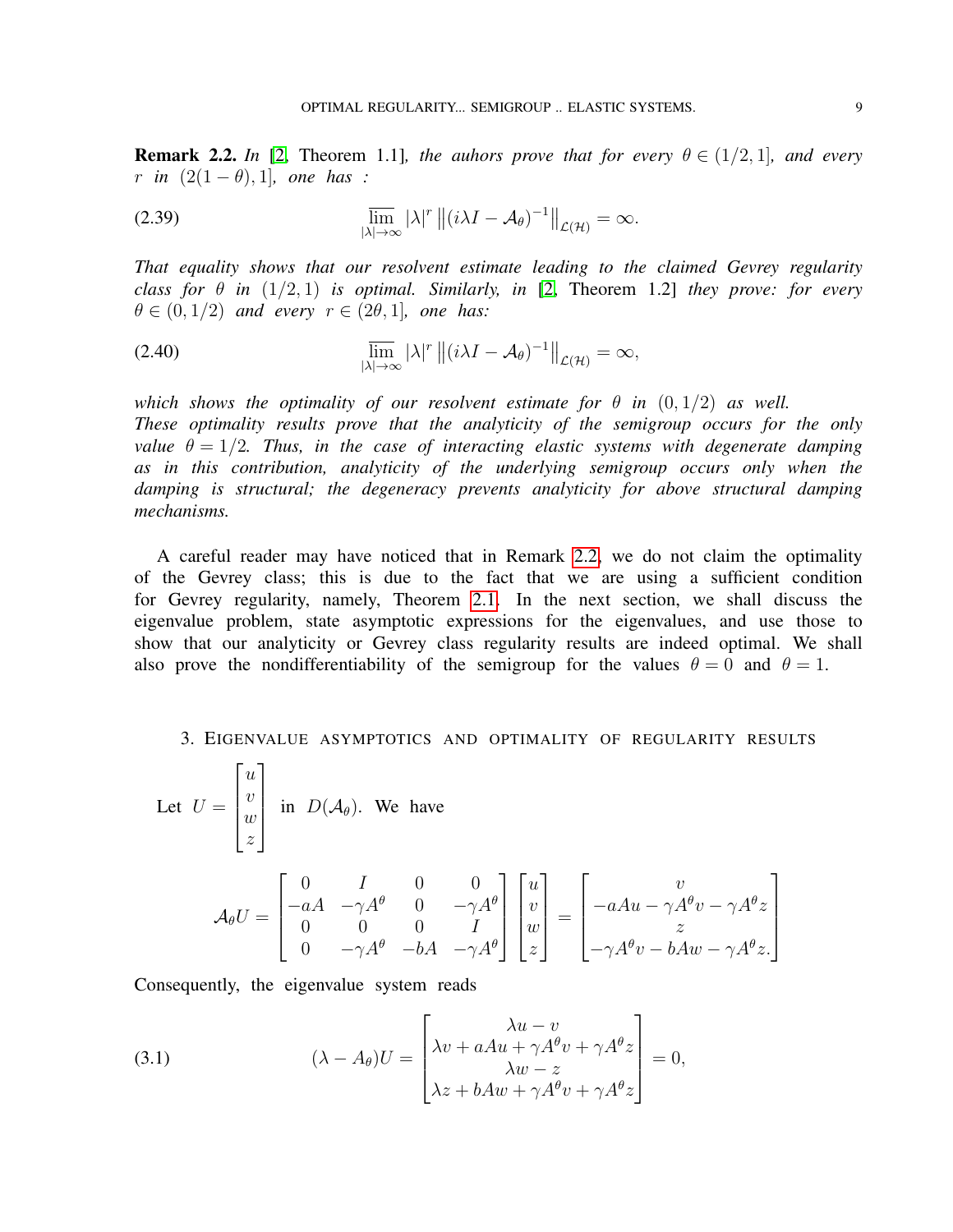where a, b, and  $\gamma$  are positive constants, and  $\theta \in [-1, 1]$ . From the first three equations,

$$
\begin{cases}\nv = & \lambda u \\
w = & -\frac{A^{-\theta} (aA + \gamma \lambda A^{\theta} + \lambda^2) u}{\gamma \lambda} \\
z = & -\frac{A^{-\theta} (aA + \gamma \lambda A^{\theta} + \lambda^2) u}{\gamma}\n\end{cases}
$$

.

.

Therefore, using the fourth equation, and denoting  $\{\mu_n\}$  the sequence of eigenvalues of the operator  $A$ , we find

(3.2) 
$$
\lambda^4 + \beta_n \lambda^3 + c_n \lambda^2 + d_n \lambda + e_n = 0,
$$

where

$$
\beta_n = 2\gamma \mu_n^{\theta}, \quad c_n = (a+b)\mu_n, \quad d_n = a\gamma \mu_n^{\theta+1} + b\gamma \mu_n^{\theta+1}, \quad \text{and} \quad e_n = ab\mu_n^2
$$

From now on, we assume

(3.3)  $a = 1, \quad b = 2, \quad \gamma = 1.$ 

This assumption leads us to the simplified characteristic equation:

(3.4) 
$$
\lambda_n^4 + 2\mu_n^{\theta}\lambda_n^3 + 3\mu_n\lambda_n^2 + 3\mu_n^{1+\theta}\lambda_n + 2\mu_n^2 = 0.
$$

Our main results for this section read

<span id="page-9-1"></span>**Theorem 3.1.** The solutions to the quartic characteristic equation [\(3.4\)](#page-9-0) when  $\theta \in [-1, \frac{1}{2}]$  $\frac{1}{2}$ ),  $\theta = \frac{1}{2}$  $\frac{1}{2}$ *, and*  $\theta \in (\frac{1}{2})$  $\frac{1}{2}$ , 1] are given by

<span id="page-9-0"></span>
$$
\lambda_{n,1} = \begin{cases}\n-\frac{1}{2}\mu_n^{\theta}(1+o(1)) + i\sqrt{2}\mu_n^{\frac{1}{2}}(1+o(1)), & \theta \in [-1, \frac{1}{2}), \\
\psi_{n,1}\mu_n^{\frac{1}{2}}(1+o(1)), & \theta = \frac{1}{2}, \\
-\frac{2}{3}\mu_n^{1-\theta}(1+o(1)) & \theta \in (\frac{1}{2}, 1]. \\
\frac{1}{2}\mu_n^{\theta}(1+o(1)) - i\sqrt{2}\mu_n^{\frac{1}{2}}(1+o(1)), & \theta \in [-1, \frac{1}{2}), \\
\psi_{n,2}\mu_n^{\frac{1}{2}}(1+o(1)), & \theta = \frac{1}{2}, \\
-2\mu^{\theta}(1+o(1)), & \theta \in (\frac{1}{2}, 1]. \\
-\frac{1}{2}\mu_n^{\theta}(1+o(1)), & \theta \in (\frac{1}{2}, 1]. \\
\psi_{n,3}\mu_n^{\frac{1}{2}}(1+o(1)), & \theta = \frac{1}{2}, \\
-\frac{1}{24}\mu_n^{1-\theta}(1+o(1)), & \theta = \frac{1}{2}, \\
-\frac{1}{24}\mu_n^{1-\theta}(1+o(1)) + i\frac{\sqrt{6}}{2}\mu_n^{\frac{1}{2}}(1+o(1)), & \theta \in (\frac{1}{2}, 1]. \\
\psi_{n,4}\mu_n^{\frac{1}{2}}(1+o(1)) - i\mu_n^{\frac{1}{2}}(1+o(1)), & \theta \in [-1, \frac{1}{2}), \\
\psi_{n,4}\mu_n^{\frac{1}{2}}(1+o(1)), & \theta = \frac{1}{2}, \\
-\frac{1}{24}\mu_n^{1-\theta}(1+o(1)) - i\frac{\sqrt{6}}{2}\mu_n^{\frac{1}{2}}(1+o(1)), & \theta \in (\frac{1}{2}, 1].\n\end{cases}
$$

*Here,*  $\psi_{n,1}$ ,  $\psi_{n,2}$ ,  $\psi_{n,3}$ , and  $\psi_{n,4}$  are two pairs of complex conjugate numbers.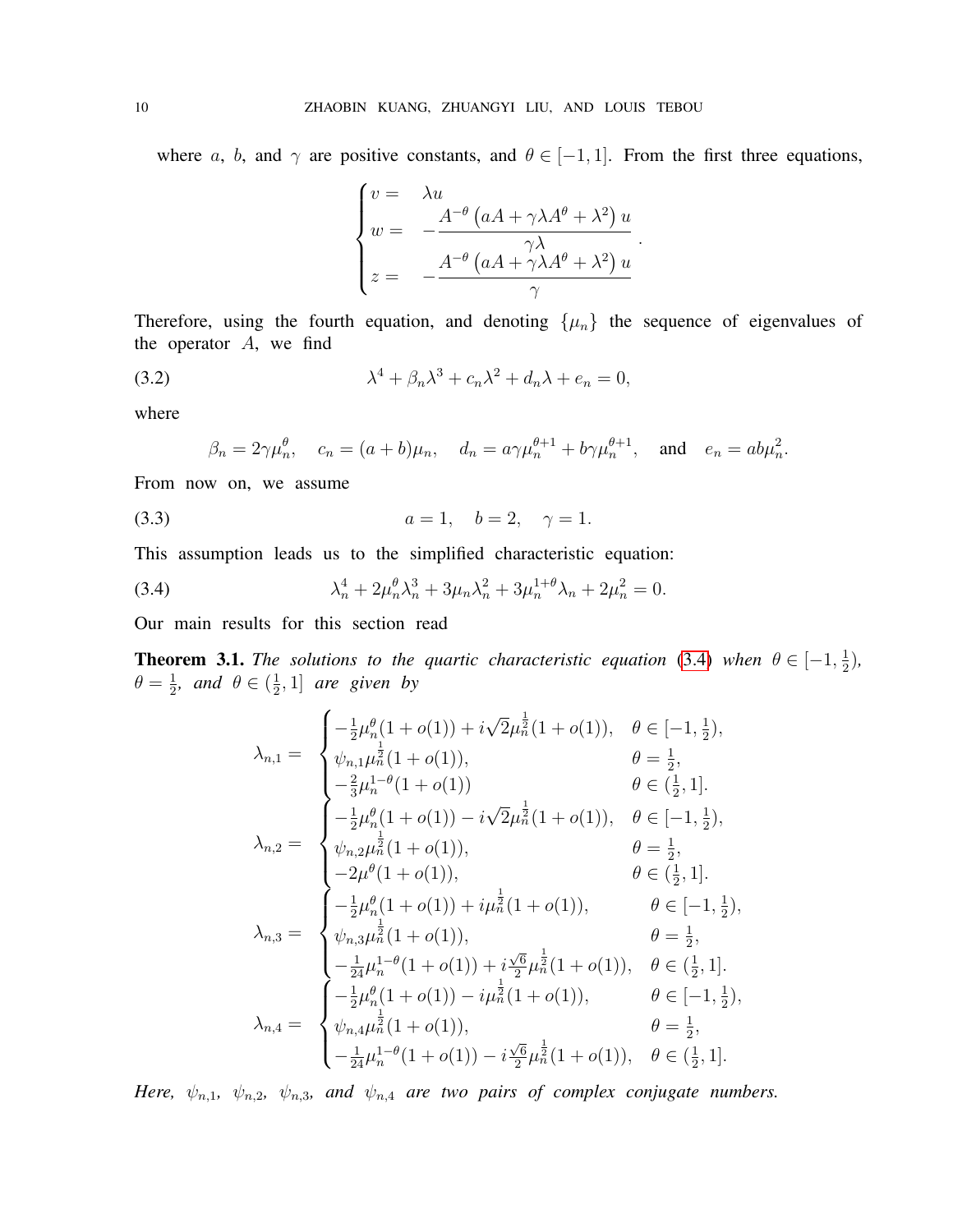<span id="page-10-0"></span>Theorem 3.2. *Set*

(3.5) 
$$
m_{\theta} = \begin{cases} 1, & \theta = \frac{1}{2} \\ 2\theta, & 0 < \theta < \frac{1}{2} \\ 2(1-\theta), & \frac{1}{2} < \theta < 1. \end{cases}
$$

(*i*) For every  $\theta$  *in* (0,1), there exists a sequence  $(\lambda_n)$  of eigenvalues of  $\mathcal{A}_{\theta}$  such that *for every*  $\varepsilon > 0$ *, one has* 

(3.6) 
$$
\overline{\lim}_{n \to \infty} \frac{Re\lambda_n}{|Im\lambda_n|^{m_\theta + \varepsilon}} = 0.
$$

*(ii) For*  $\theta = 0$  *or*  $\theta = 1$ *, there exists a sequence*  $(\lambda_n)$  *of eigenvalues of*  $\mathcal{A}_{\theta}$  *such that* 

(3.7) 
$$
\lim_{n \to \infty} Re\lambda_n = \ell, \quad \lim_{n \to \infty} |\lambda_n| = \infty,
$$

*for some real number*  $\ell$ *.* 

The proof of Theorem [3.1](#page-9-1) is very technical and will be dealt with in the next section. The proof of Theorem [3.2](#page-10-0) follows at once from Theorem [3.1.](#page-9-1)

In particular, thanks to Theorem [3.2](#page-10-0) and the following two results, one derives the optimality of our regularity results, as well as the nondifferentiability of the semigroup for  $\theta = 0$  and  $\theta = 1$ .

<span id="page-10-1"></span>**Lemma 3.1.** ([\[11,](#page-19-14) [23,](#page-20-8) [26,](#page-20-7) [28\]](#page-20-0)) Let  $T = (T(t))_{t>0}$  be a strongly continuous and bounded *semigroup on a Hilbert space* X*. Let* A *denote the infinitesimal generator* A *of the semigroup* T*.*

*(i) The semigroup* T *is analytic if and only if there exist real numbers* a*,* b *and* C*, with*  $b > 0$  *and*  $C > 0$  *such that* 

$$
\rho(\mathcal{A}) \supseteq \Sigma_{a,b} = \{ \lambda \in \mathbb{C}; Re \lambda > a - b | Im \lambda | \},
$$

*and*

$$
||(\lambda - A)^{-1}|| \leq \frac{C}{1 + |\lambda|}, \quad \forall \lambda \in \Sigma_{a,b}.
$$

*(ii) The semigroup* T *is of Gevrey class*  $\delta > 1$  *if and only if for any positive real numbers b and*  $\tau$ *, there are real constants a and C with*  $C > 0$  *depending on b,*  $\tau$  *and* δ *such that*

$$
\rho(\mathcal{A}) \supseteq \Sigma_b(\delta) = \{ \lambda \in \mathbb{C}; Re \lambda > a - b | Im \lambda |^{\frac{1}{\delta}} \},
$$

*and*

$$
||(\lambda - \mathcal{A})^{-1}|| \leq C \left(1 + e^{-\tau Re \lambda}\right), \quad \forall \lambda \in \Sigma_b(\delta).
$$

*(iii) The semigroup* T *is differentiable if and only if for any positive real number* b*, there are real constants* a *and* C *with* C > 0 *depending on* b *such that*

 $\rho(\mathcal{A}) \supset \Sigma_b = \{\lambda \in \mathbb{C}; Re \lambda > a - b \log |Im \lambda| \},\$ 

*and*

$$
||(\lambda - A)^{-1}|| \le C|Im\lambda|, \quad \forall \lambda \in \Sigma_b \text{ with } Re\lambda \le 0.
$$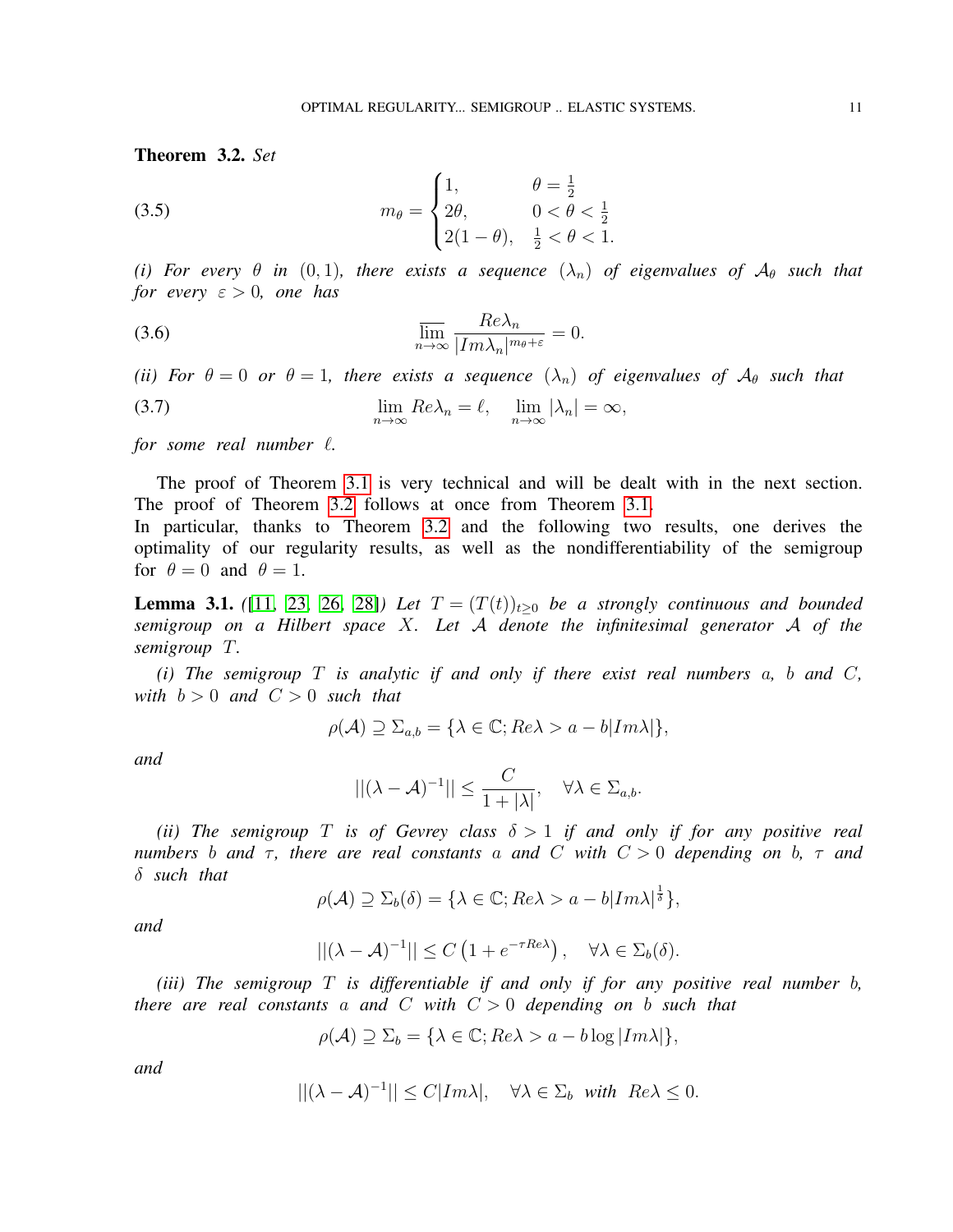<span id="page-11-2"></span>**Lemma 3.2.** [\[19,](#page-20-4) Corollary 2.2] *Let*  $T = (T(t))_{t>0}$  *be a strongly continuous and bounded semigroup on a Hilbert space* X*. Let* A *denote the infinitesimal generator* A *of the semigroup* T*.*

*(i)* Suppose that the spectrum  $\sigma(A)$  of A contains a sequence  $(\lambda_n)$  such that

$$
\lim_{n \to \infty} Re \lambda_n = \ell, \quad \lim_{n \to \infty} |\lambda_n| = \infty,
$$

*for some*  $\ell$  *in*  $\mathbb{R}$ *. Then the semigroup*  $T$  *is not differentiable.* 

*(ii)* Let  $\delta \geq 1$ . Suppose that there exists a sequence  $(\lambda_n)$  in  $\sigma(\mathcal{A})$  such that

$$
\lim_{n \to \infty} \frac{Re\lambda_n}{|Im\lambda_n|^{\frac{1}{\delta}}} = 0.
$$

*Then the semigroup*  $T$  *is not of Gevrey class*  $\delta$ *.* 

Remark 3.1. *In Theorem [2.2,](#page-4-4) we prove regularity results for System* [\(2.1\)](#page-2-1)*. As noted above, the combination of Theorem [3.2,](#page-10-0) Lemma [3.1](#page-10-1) and Lemma [3.2](#page-11-2) show that those regularity results are optimal. Accounting for the stability results established in* [\[2\]](#page-19-0)*, we can summarize regularity and stability results for System* [\(2.1\)](#page-2-1) *in the following table.*

#### <span id="page-11-3"></span>4. POINT SPECTRUM ANALYSIS

<span id="page-11-0"></span>In this section, our goal is to analyze the point spectrum by solving the quartic characteristic equation [\(3.4\)](#page-9-0). To this end, first, we describe how to compute the analytic solution to a general quartic equation. Then, we describe how to solve [\(3.4\)](#page-9-0).

<span id="page-11-1"></span>4.1. Solutions to a General Quartic Equation. We begin by describing how to solve a general quartic equation:

(4.1) 
$$
\lambda^4 + \beta \lambda^3 + c \lambda^2 + d\lambda + e = 0
$$

analytically. Our procedure follows that described in [\[6\]](#page-19-15). To this end, we define

<span id="page-11-5"></span>(4.2) 
$$
m = 8c - 3\beta^2, \quad s = 3\beta^4 + 16c^2 + 16\beta d - 16\beta^2 c - 64e,
$$

$$
r = -\beta^3 + 4\beta c - 8d, \quad l = -r^2.
$$

According to [\[6\]](#page-19-15), we have the following cubic resolvent associated with [\(4.1\)](#page-11-3).

<span id="page-11-4"></span>(4.3) 
$$
j^3 + mj^2 + sj + l = 0.
$$

To solve [\(4.1\)](#page-11-3), we first need to solve [\(4.3\)](#page-11-4). For this purpose, we define

<span id="page-11-6"></span>(4.4) 
$$
h = 3s - m^2, \quad g = 2m^3 - 9ms + 27l, \quad P = h/3, \quad Q = g/27.
$$

We further define the discriminant as:

<span id="page-11-7"></span>(4.5) 
$$
\Delta = \left(\frac{P}{3}\right)^3 + \left(\frac{Q}{2}\right)^2.
$$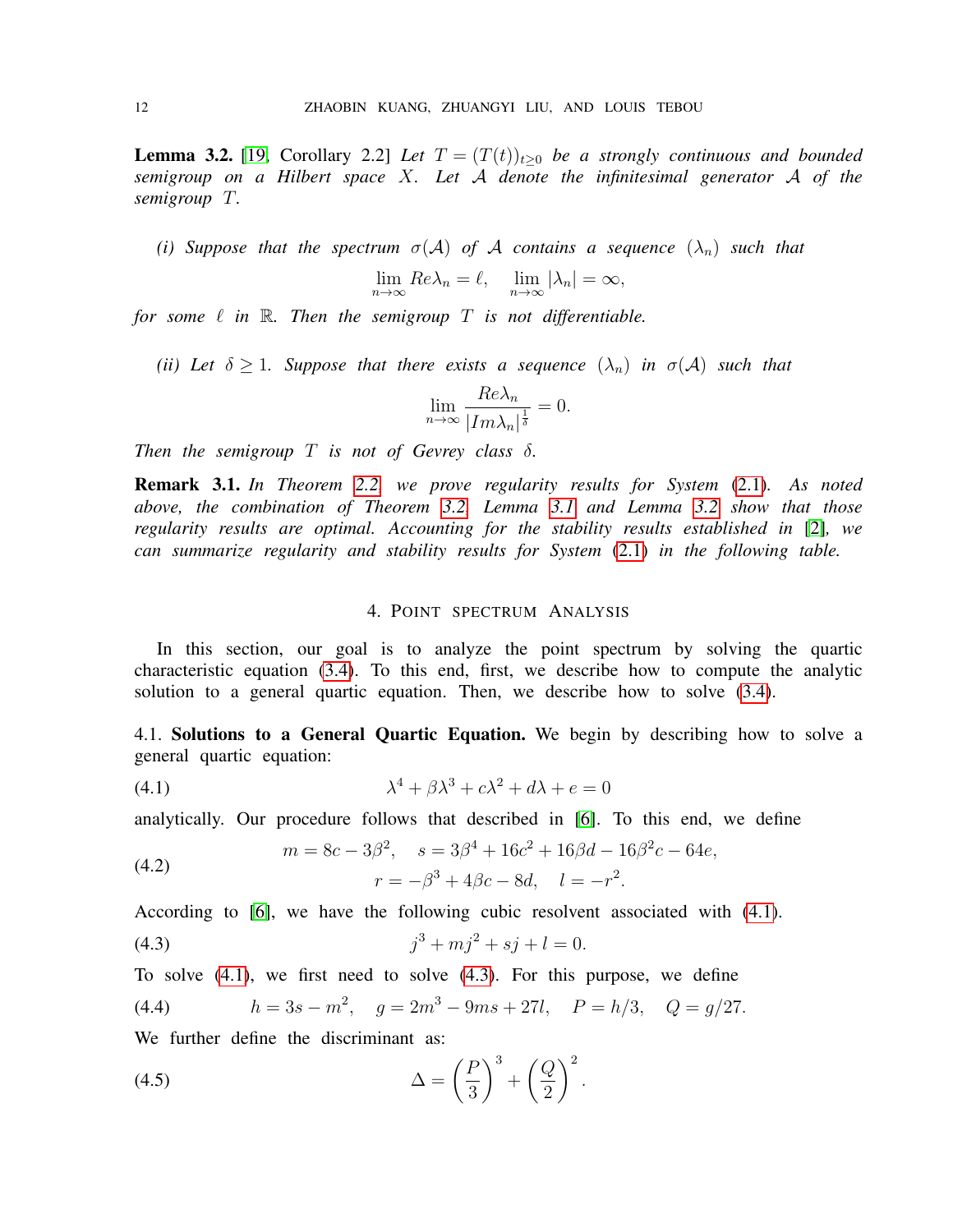| Region                        | Stability                                         | Regularity                                  |  |
|-------------------------------|---------------------------------------------------|---------------------------------------------|--|
| $\theta \in [-1,0)$           | polynomially stable of order $-\frac{1}{2\theta}$ | not differentiable                          |  |
| $\theta = 0$                  | exponentially stable                              | not differentiable                          |  |
| $\theta \in (0, \frac{1}{2})$ | exponentially stable                              | Gevrey class of order $\frac{1}{20}$        |  |
| $\theta = \frac{1}{2}$        | exponentially stable                              | analytic                                    |  |
| $\theta \in (\frac{1}{2}, 1)$ | exponentially stable                              | Gevrey class of order $\frac{1}{2-2\theta}$ |  |
| $\theta = 1$                  | exponentially stable                              | not differentiable                          |  |

TABLE 1. Summary of Stability and Regularity results of the Semigroup  $e^{\mathcal{A}_{\theta}t}$ 

We also need to define:

<span id="page-12-1"></span>(4.6) 
$$
\Phi_{\pm} = -\frac{Q}{2} \pm \sqrt{\Delta} = -\frac{Q}{2} \pm \sqrt{\left(\frac{P}{3}\right)^3 + \left(\frac{Q}{2}\right)^2},
$$

where, for any  $\xi = |\xi|e^{i\theta}$ , we consider  $\xi^{\frac{1}{2}} = |\xi|^{\frac{1}{2}}e^{i\frac{\theta}{2}}$  and  $\xi^{\frac{1}{3}} = |\xi|^{\frac{1}{3}}e^{i\frac{\theta}{3}}$ . From [\(4.6\)](#page-12-1), we have that

<span id="page-12-2"></span>(4.7) 
$$
\Lambda = \Phi_{+}^{\frac{1}{3}} + \Phi_{-}^{\frac{1}{3}} = \frac{-Q}{\Phi_{+}^{\frac{2}{3}} - \Phi_{+}^{\frac{1}{3}}\Phi_{-}^{\frac{1}{3}} + \Phi_{-}^{\frac{2}{3}}}, \quad \Omega = \Phi_{+}^{\frac{1}{3}} - \Phi_{-}^{\frac{1}{3}} = \frac{2\sqrt{\Delta}}{\Phi_{+}^{\frac{2}{3}} + \Phi_{+}^{\frac{1}{3}}\Phi_{-}^{\frac{1}{3}} + \Phi_{-}^{\frac{2}{3}}}.
$$

With  $(4.7)$  and m from  $(4.2)$ , the solutions to the cubic resolvent can then be expressed via the Cardano's formula [\[24\]](#page-20-9):

<span id="page-12-3"></span>(4.8) 
$$
j_0 = \Lambda - \frac{m}{3}, \quad j_{\pm} = -\frac{1}{2}\Lambda \pm i\frac{\sqrt{3}}{2}\Omega - \frac{m}{3}.
$$

Furthermore, let  $k_0 = j_0^{\frac{1}{2}}$ ,  $k_+ = j_+^{\frac{1}{2}}$ , and  $k_- = j_-^{\frac{1}{2}}$ , such that  $k_0 k_+ k_- = r$ , we can denote the four roots to  $(4.1)$  according to  $[6]$  as:

<span id="page-12-4"></span>(4.9)  
\n
$$
\lambda_1 = (-\beta + k_0 + k_+ + k_-)/4
$$
\n
$$
\lambda_2 = (-\beta + k_0 - k_+ - k_-)/4
$$
\n
$$
\lambda_3 = (-\beta - k_0 + k_+ - k_-)/4
$$
\n
$$
\lambda_4 = (-\beta - k_0 - k_+ + k_-)/4.
$$

<span id="page-12-0"></span>4.2. Compute the Roots of the Characteristic Equation [\(3.4\)](#page-9-0). In this section, we describe how to solve [\(3.4\)](#page-9-0) based on the the analytic solutions to a general quartic equation described in Section [4.1.](#page-11-1) To this end, for the sequence of eigenvalues of the operator A,  $\{\mu_n\}$ , recall that

(4.10) 
$$
\beta_n = 2\mu_n^{\theta}, \quad c_n = 3\mu_n, \quad d_n = 3\mu_n^{1+\theta}, \quad e_n = 2\mu_n^2,
$$

where  $\beta_n$ ,  $c_n$ ,  $d_n$ , and  $e_n$  are directly associated with  $\beta$ ,  $c$ ,  $d$ , and  $e$  in [\(4.1\)](#page-11-3), representing the coefficients of the quartic characteristic equation associated with  $\mu_n$ . In particular, we use the subscript  $n$  to stress the dependency of these coefficients on the sequence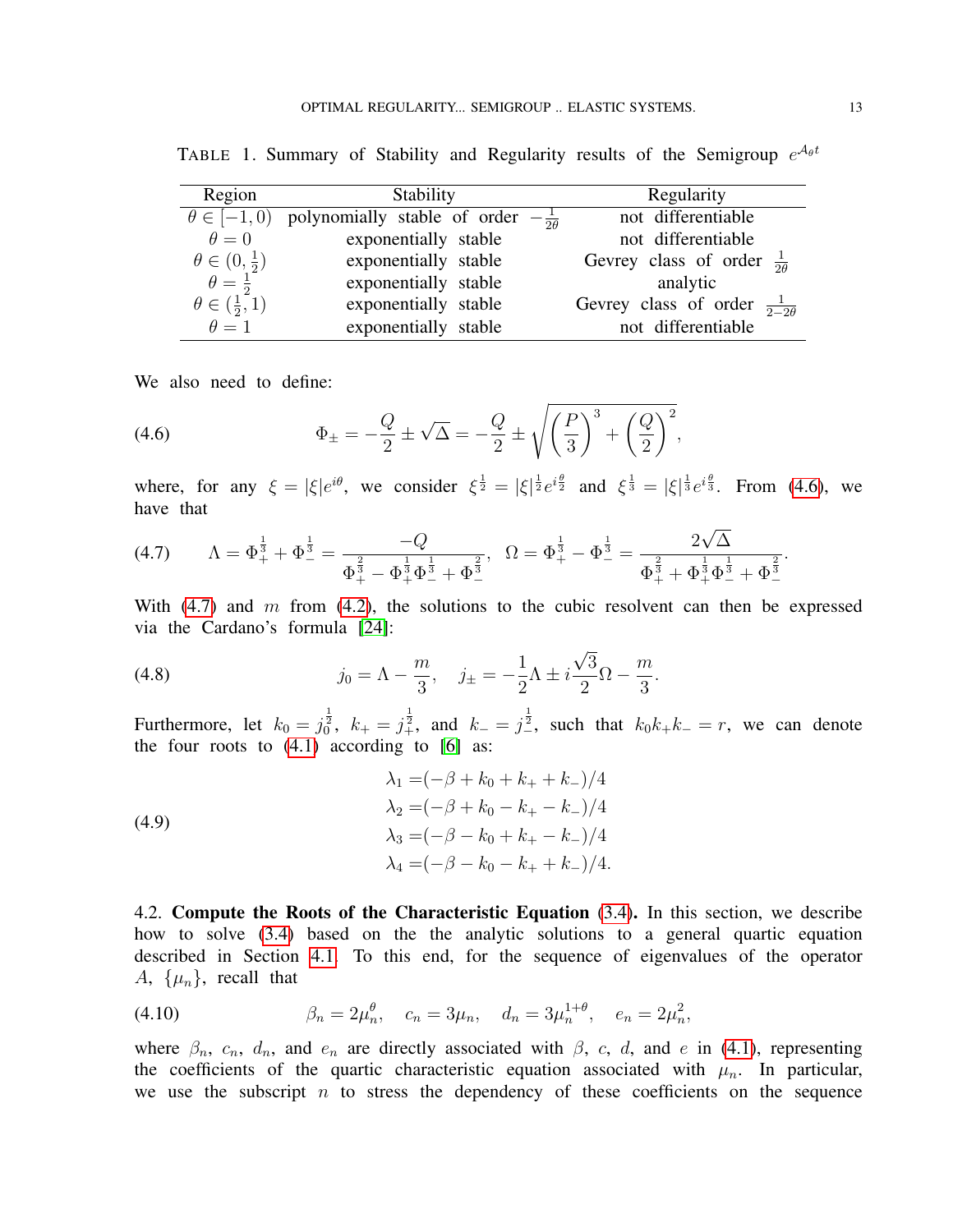of  $\{\mu_n\}$  and we shall use the same convention subsequently for the quantities that are associated with  $\{\mu_n\}$ . So, from [\(4.2\)](#page-11-5) and [\(4.4\)](#page-11-6), we have that

$$
m_n = 24\mu_n - 12\mu_n^{2\theta}, \quad s_n = 48\mu_n^{4\theta} - 96\mu_n^{2\theta+1} + 16\mu_n^2,
$$
  

$$
r_n = -8\mu_n^{3\theta}, \quad l_n = -64\mu_n^{6\theta}, \quad h_n = 288\mu_n^{2\theta+1} - 528\mu_n^2, \quad g_n = 24192\mu_n^3 - 19008\mu_n^{2\theta+2},
$$
  

$$
P_n = 96\mu_n^{2\theta+1} - 176\mu_n^2, \quad Q_n = 896\mu_n^3 - 704\mu_n^{2\theta+2},
$$

that are associated with  $\{\mu_n\}$ . As a result, we also have  $\Delta_n$  from [\(4.5\)](#page-11-7),  $j_n$  from [\(4.3\)](#page-11-4),  $\Phi_{n,\pm}$  from [\(4.6\)](#page-12-1),  $\Lambda_n$  and  $\Omega_n$  from [\(4.7\)](#page-12-2),  $j_{n,0}$  and  $j_{n,\pm}$  from [\(4.8\)](#page-12-3), and  $k_{n,0}$ ,  $k_{n,\pm}$ ,  $\lambda_{n,1}$ ,  $\lambda_{n,2}$ ,  $\lambda_{n,3}$ , and  $\lambda_{n,4}$  from [\(4.9\)](#page-12-4) that are associated with  $\{\mu_n\}$ .

With these definitions, we introduce Lemma [4.1](#page-13-0) and Lemma [4.2,](#page-14-0) which are concerned with the expression of  $\Lambda_n$  and  $\Omega_n$ .

<span id="page-13-0"></span>**Lemma 4.1.** *If*  $-\frac{Q_n}{2} = o($ √  $(\overline{\Delta_n})$  *as*  $n \to \infty$ *, then* 

<span id="page-13-2"></span>(4.11) 
$$
\lim_{n \to \infty} \Lambda_n = \lim_{n \to \infty} -\frac{Q_n}{P_n}, \quad \lim_{n \to \infty} \Omega_n = \lim_{n \to \infty} \frac{6\sqrt{\Delta_n}}{P_n}.
$$

*If*  $\sqrt{\Delta_n} = o(-\frac{Q_n}{2})$  $\frac{2n}{2}$  *as*  $n \to \infty$ *, then* 

<span id="page-13-3"></span>(4.12) 
$$
\lim_{n \to \infty} \Lambda_n = \lim_{n \to \infty} \frac{3Q_n}{P_n}, \quad \lim_{n \to \infty} \Omega_n = \lim_{n \to \infty} -\frac{2\sqrt{\Delta_n}}{P_n}.
$$

*If*  $\sqrt{\Delta_n} = O(-\frac{Q_n}{2})$  $\frac{2n}{2}$  *as*  $n \to \infty$ *, then* 

<span id="page-13-4"></span>(4.13) 
$$
\lim_{n \to \infty} \Lambda_n, \Omega_n = \left( (\kappa_{n,1} + \kappa_{n,2})^{\frac{1}{3}} \pm (\kappa_{n,1} - \kappa_{n,2})^{\frac{1}{3}} \right) \mu_n^x (1 + o(1)),
$$

*where*  $\kappa_{n,1}$ ,  $\kappa_{n,2}$ , and x are quantities related to  $-\frac{Q_n}{2}$  $\frac{2n}{2}$  and  $\sqrt{\Delta_n}$  via

<span id="page-13-1"></span>(4.14) 
$$
-\frac{Q_n}{2} = \kappa_{n,1} \mu_n^{3x} (1 + o(1)), \quad \sqrt{\Delta_n} = \kappa_{n,2} \mu_n^{3x} (1 + o(1)).
$$

*In* [\(4.14\)](#page-13-1), 3x *is the power of the leading term shared by*  $-\frac{Q_n}{2}$  $\frac{2n}{2}$  and  $\sqrt{\Delta_n}$  because we *consider*  $\sqrt{\Delta_n} = O(-\frac{Q_n}{2})$  $\frac{2n}{2}$ ). We further assume that  $\kappa_{n,1} \pm \kappa_{n,2} \neq 0$ . We omit the discussion *when*  $\kappa_{n,1} \pm \kappa_{n,2} = 0$  *as it is not involved in our problem.* 

*Proof.* We discuss our proof in three cases:  $-\frac{Q_n}{2} = o($ √  $\Delta_n),$ √  $\overline{\Delta_n} = o\left(-\frac{Q_n}{2}\right)$ *Proof.* We discuss our proof in three cases:  $-\frac{Q_n}{2} = o(\sqrt{\Delta_n}), \sqrt{\Delta_n} = o(-\frac{Q_n}{2}),$  and  $\overline{\Delta_n} = O(-\frac{Q_n}{2})$  $\frac{\ell n}{2}$ ).

- If  $-\frac{Q_n}{2} = o($ √  $\overline{\Delta_n}$ ), then by [\(4.6\)](#page-12-1),  $\Phi_{n,\pm} = O(n)$ √  $(\overline{\Delta_n})$  and  $\lim_{n\to\infty} \Phi_{n,\pm} = \lim_{n\to\infty} \pm \frac{1}{n}$ √  $\overline{\Delta_n} \Rightarrow$  $\lim_{n\to\infty} \Phi_{n,+} = -\lim_{n\to\infty} \Phi_{n,-} \Rightarrow \lim_{n\to\infty} \Phi_{n,+}^{\frac{1}{3}} = -\lim_{n\to\infty} \Phi_{n,-}^{\frac{1}{3}}$ . Recall that  $\Phi_{n,+}^{\frac{1}{3}} \Phi_{n,-}^{\frac{1}{3}} =$  $-\frac{P_n}{3}$  $\frac{D_n}{3}$ . Therefore, we have  $\lim_{n\to\infty} \Phi_{n,\pm}^{\frac{2}{3}} = \lim_{n\to\infty} \frac{P_n}{3}$  $\frac{\gamma_n}{3}$ . Therefore, by [\(4.7\)](#page-12-2), we can show that [\(4.11\)](#page-13-2) holds.
- **■** If  $\sqrt{\Delta_n} = o\left(-\frac{Q_n}{2}\right)$  $(\frac{2n}{2})$ , then by [\(4.6\)](#page-12-1),  $\Phi_{n,\pm} = O(-\frac{Q_n}{2})$  $\frac{Q_n}{2}$  and  $\lim_{n\to\infty} \Phi_{n,\pm} = \lim_{n\to\infty} -\frac{Q_n}{2} \Rightarrow$  $\lim_{n\to\infty} \Phi_{n,+}^{\frac{1}{3}} = \lim_{n\to\infty} \Phi_{n,-}^{\frac{1}{3}}$ . By  $\Phi_{n,+}^{\frac{1}{3}} \Phi_{n,-}^{\frac{1}{3}} = -\frac{P_n}{3}$  $\frac{a_n}{3}$ , we have that  $\lim_{n\to\infty} \Phi_{n,\pm}^{\frac{2}{3}} =$  $-\lim_{n\to\infty}\frac{P_n}{3}$  $\frac{2n}{3}$ . Therefore, by [\(4.7\)](#page-12-2), we can show that [\(4.12\)](#page-13-3) holds.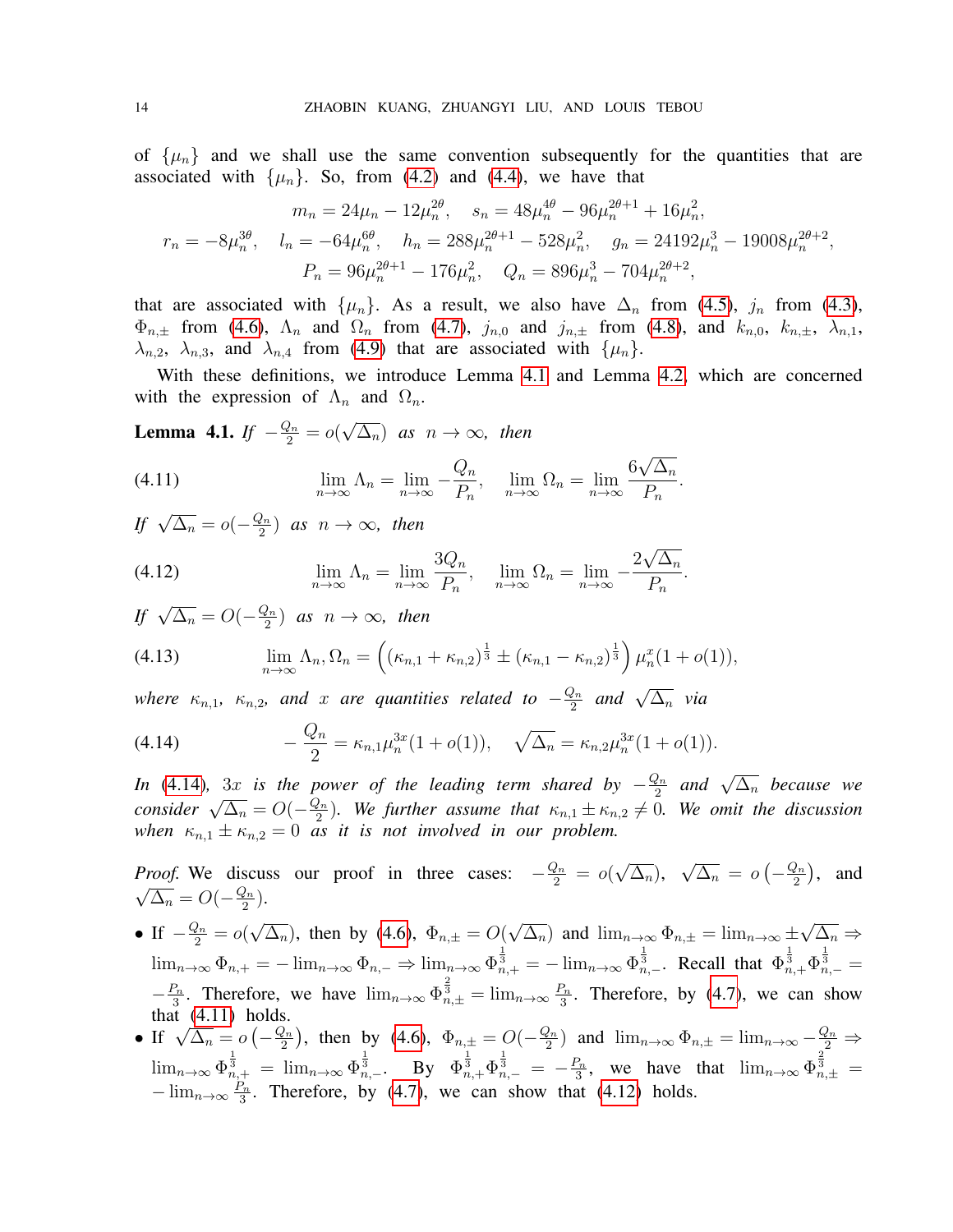• Finally, when  $\sqrt{\Delta_n} = O(-\frac{Q_n}{2})$  $\frac{2n}{2}$ ), without loss of generality, we can write:

$$
-\frac{Q_n}{2} = \kappa_{n,1} \mu_n^{3x} (1 + o(1)), \quad \sqrt{\Delta_n} = \kappa_{n,2} \mu_n^{3x} (1 + o(1)),
$$

where we further assume that  $\kappa_{n,1} \pm \kappa_{n,2} \neq 0$ . Then

$$
\Phi_{n,\pm} = (\kappa_{n,1} \pm \kappa_{n,2}) \mu_n^{3x} (1 + o(1)) \Rightarrow \Phi_{n,\pm}^{\frac{1}{3}} = (\kappa_{n,1} \pm \kappa_{n,2})^{\frac{1}{3}} \mu_n^{x} (1 + o(1)).
$$

Therefore, by  $(4.7)$ ,  $(4.13)$  also holds.  $\Box$ 

While Lemma [4.1](#page-13-0) provides a characterization of the leading term of  $\Lambda_n$ , later on, we will show that using just the leading term of  $\Lambda_n$  does not suffice to estimate the leading terms of  $\lambda_{n,0}$  and  $\lambda_{n,\pm}$  as desired. This motivates us to further characterize the lower order terms of  $\Lambda_n$ , yielding Lemma [4.2.](#page-14-0)

<span id="page-14-0"></span>**Lemma 4.2.** Let  $\Lambda_n = Z_n + \omega_n$ , where  $Z_n$  is the leading term of  $\Lambda_n$  as  $n \to \infty$ , and  $\omega_n$ *is the lower order term. i.e.*  $\omega_n = o(Z_n)$ *. Then* 

.

(4.15) 
$$
\lim_{n \to \infty} \omega_n = \lim_{n \to \infty} -\frac{P_n Z_n + Q_n + Z_n^3}{P_n + 3Z_n^2}
$$

*Proof.* First, we define

<span id="page-14-4"></span>
$$
x_{n,0} = \Lambda_n, \quad x_{n,\pm} = -\frac{1}{2}\Lambda_n \pm i\frac{\sqrt{3}}{2}\Omega_n.
$$

By Cardano's formula,  $x_{n,0}$ ,  $x_{n,\pm}$  are solutions to  $x_n^3 + P_n x_n + Q_n = 0$ . We further define

(4.16) 
$$
y_{n,0} = \omega_n, \quad y_{n,\pm} = -\frac{\omega_n}{2} - \frac{3}{2}Z_n \pm i\frac{\sqrt{3}}{2}\Omega_n,
$$

where  $\Lambda_n = Z_n + \omega_n$ ,  $Z_n$  is the leading term of  $\Lambda_n$ , and  $\omega_n = o(Z_n)$ . Clearly,

<span id="page-14-1"></span>
$$
x_{n,0} = Z_n + y_{n,0}, \quad x_{n,\pm} = Z_n + y_{n,\pm}.
$$

Therefore,  $y_{n,0}$  and  $y_{n,\pm}$  are the three solutions for:

 $(y_n + Z_n)^3 + P_n(y_n + Z_n) + Q_n = 0 \Rightarrow y_n^3 + 3Z_ny_n^2 + (P_n + 3Z_n^2)y_n + P_nZ_n + Q_n + Z_n^3 = 0.$ On the other hand, using [\(4.16\)](#page-14-1), by Vieta's formula with respect to  $y_{n,0}$ , and  $y_{n,\pm}$ ,

<span id="page-14-2"></span>
$$
(4.17a) \t y_{n,0}y_{n,+} + y_{n,0}y_{n,-} + y_{n,+}y_{n,-} = \frac{3}{4}\Omega_n^2 + \frac{9}{4}Z_n^2 - \frac{3}{2}Z_n\omega_n - \frac{3}{4}\omega_n^2 = P_n + 3Z_n^2,
$$

$$
(4.17b) \t y_{n,0} + y_{n,+} + y_{n,-} = \frac{3}{4} \Omega_n^2 \omega_n + \frac{9}{4} Z_n^2 \omega_n + \frac{3}{2} Z_n \omega_n^2 + \frac{1}{4} \omega_n^3 = - (P_n Z_n + Q_n + Z_n^3).
$$

<span id="page-14-3"></span>If 
$$
-\frac{Q_n}{2} = o(\sqrt{\Delta_n})
$$
, by (4.11),  $Z_n = o(\Omega_n)$ . From (4.17a) and (4.17b), as  $n \to \infty$ ,  
\n
$$
\lim_{n \to \infty} \frac{3}{4} \Omega_n^2 = \lim_{n \to \infty} P_n + 3Z_n^2, \quad \lim_{n \to \infty} \frac{3}{4} \Omega_n^2 \omega_n = \lim_{n \to \infty} - (P_n Z_n + Q_n + Z_n^3),
$$

which indicates that  $(4.15)$  is true.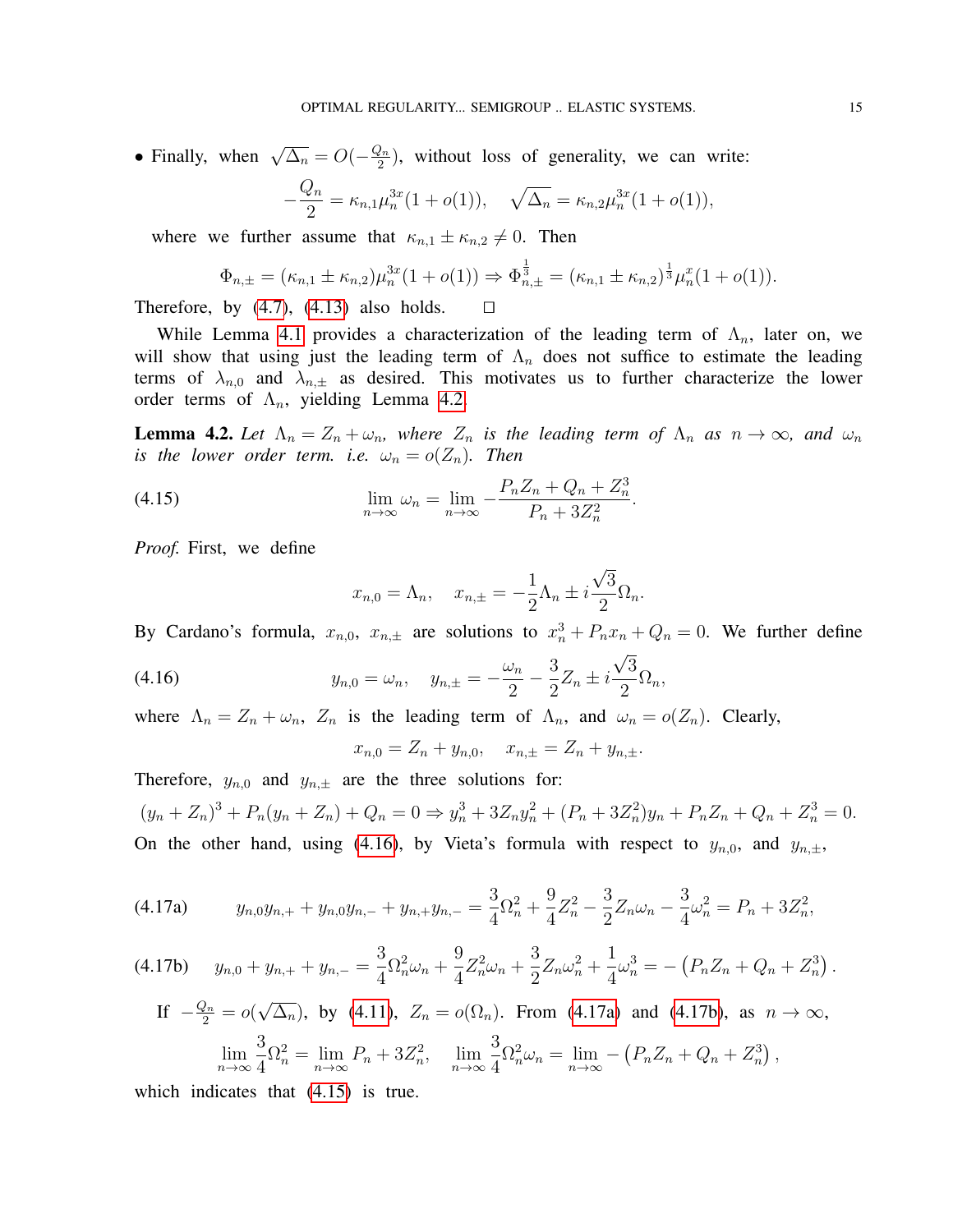If 
$$
\sqrt{\Delta_n} = o(-\frac{Q_n}{2})
$$
, by (4.12),  $\Omega_n = o(Z_n)$ . From (4.17a) and (4.17b), as  $n \to \infty$ ,  
\n
$$
\lim_{n \to \infty} \frac{9}{4} Z_n^2 = \lim_{n \to \infty} P_n + 3Z_n^2, \quad \lim_{n \to \infty} \frac{9}{4} Z_n^2 \omega_n = \lim_{n \to \infty} - (P_n Z_n + Q_n + Z_n^3),
$$

which indicates that  $(4.15)$  is also true in this case.

Finally, if  $\sqrt{\Delta_n} = O\left(-\frac{Q_n}{2}\right)$  $\left(\frac{2n}{2}\right)$  , by [\(4.13\)](#page-13-4),  $Z_n = O(\Omega_n)$ . From [\(4.17a\)](#page-14-2) and [\(4.17b\)](#page-14-3), as  $n \to \infty$ ,

$$
\lim_{n \to \infty} \frac{3}{4} \Omega_n^2 + \frac{9}{4} Z_n^2 = \lim_{n \to \infty} P_n + 3Z_n^2, \quad \lim_{n \to \infty} \frac{3}{4} \Omega_n^2 \omega_n + \frac{9}{4} Z_n^2 \omega_n = \lim_{n \to \infty} -\left( P_n Z_n + Q_n + Z_n^3 \right),
$$

which validates  $(4.15)$  in this case.  $\Box$ 

With Section [4.1,](#page-11-1) Lemma [4.1](#page-13-0) and Lemma [4.2,](#page-14-0) we are now ready to solve [\(3.4\)](#page-9-0). From [\(4.5\)](#page-11-7), the discriminant is

$$
(4.18) \qquad \Delta_n = \frac{45056}{3} \mu_n^{2\theta+5} - 56320 \mu_n^{4\theta+4} + 32768 \mu_n^{6\theta+3} - \frac{32768}{27} \mu_n^6.
$$

We partition  $\theta \in [-1, 1]$  into non-overlapping regions based on the leading terms of  $\Delta_n$ :  $\theta \in [-1, \frac{1}{2}]$  $(\frac{1}{2}), \theta = \frac{1}{2}$  $\frac{1}{2}$ , and  $\theta \in (\frac{1}{2})$  $\frac{1}{2}$ , 1]. The expression of  $\Delta_n$  can be given as:

<span id="page-15-0"></span>
$$
\Delta_n = \begin{cases}\n-\frac{32768}{27} \mu_n^6 (1 + o(1)), & \theta \in [-1, \frac{1}{2}), \\
-\frac{263168}{27} \mu_n^6 (1 + o(1)), & \theta = \frac{1}{2}, \\
32768 \mu_n^{6\theta+3} (1 + o(1)), & \theta \in (\frac{1}{2}, 1].\n\end{cases}
$$

.

We describe how the leading terms of quantity is determined. As an illustrative example, we show how to determine the leading term of  $\Delta_n$  when  $\theta \in [-1, \frac{1}{2}]$  $\frac{1}{2}$ ). Using the formula for  $\Delta_n$  given in [\(4.18\)](#page-15-0), there are four exponential terms in total with  $\mu_n$  as the base. Therefore, it suffices to identify the largest exponent among the four exponential terms by solving the following optimization problem:

$$
6 = \max_{\theta \in [-1, \frac{1}{2})} \left\{ 2\theta + 5, 4\theta + 4, 6\theta + 3, 6 \right\}.
$$

Our next goal is to identify the solutions to the characteristic equation [\(3.4\)](#page-9-0) across all the regions of  $\theta$  defined as aforementioned. These solutions have been summarized in Theorem [3.1.](#page-9-1)

The rest of this section is dedicated to prove Theorem [3.1.](#page-9-1) To this end, in Section [4.2.1,](#page-15-1) first, we will compute a detailed expression for the roots of the cubic resolvent  $j_{n,0}$  and  $j_{n,\pm}$  through the use of Cardano's formula, Lemma [4.1,](#page-13-0) and Lemma [4.2.](#page-14-0) Upon knowing  $j_n$ 's, we can compute  $\lambda_n$ 's, through the use of [\(4.9\)](#page-12-4) in Section [4.2.2.](#page-17-0)

<span id="page-15-1"></span>4.2.1. *Compute the Roots of the Cubic Resolvent.* In this section, we would like to compute the roots of the cubic resolvent [\(4.3\)](#page-11-4). For this purpose, first, we compute the leading terms of  $\Lambda_n$  and  $\Omega_n$  using Lemma [4.1.](#page-13-0) Then, we compute the lower order terms of  $\Lambda_n$ . Upon having sufficient knowledge about the expression of  $\Lambda_n$  and  $\Omega_n$ , we will compute the roots to the cubic resolvent via the Cardano's formula [\(4.8\)](#page-12-3).

By Lemma [4.1,](#page-13-0) to compute the leading terms of  $\Lambda_n$  and  $\Omega_n$ , we need to know about By Lemma 4.1, to compute the leading terms of  $\Lambda_n$  and  $\Omega_n$ , we need to know about<br>the leading terms  $P_n$ ,  $Q_n$ , and  $\sqrt{\Delta_n}$ . We would also need to know the relative order the leading terms<br>of  $\sqrt{\Delta_n}$  and  $-\frac{Q_n}{2}$  $\frac{2n}{2}$ . These quantities are given in Table [2.](#page-16-0)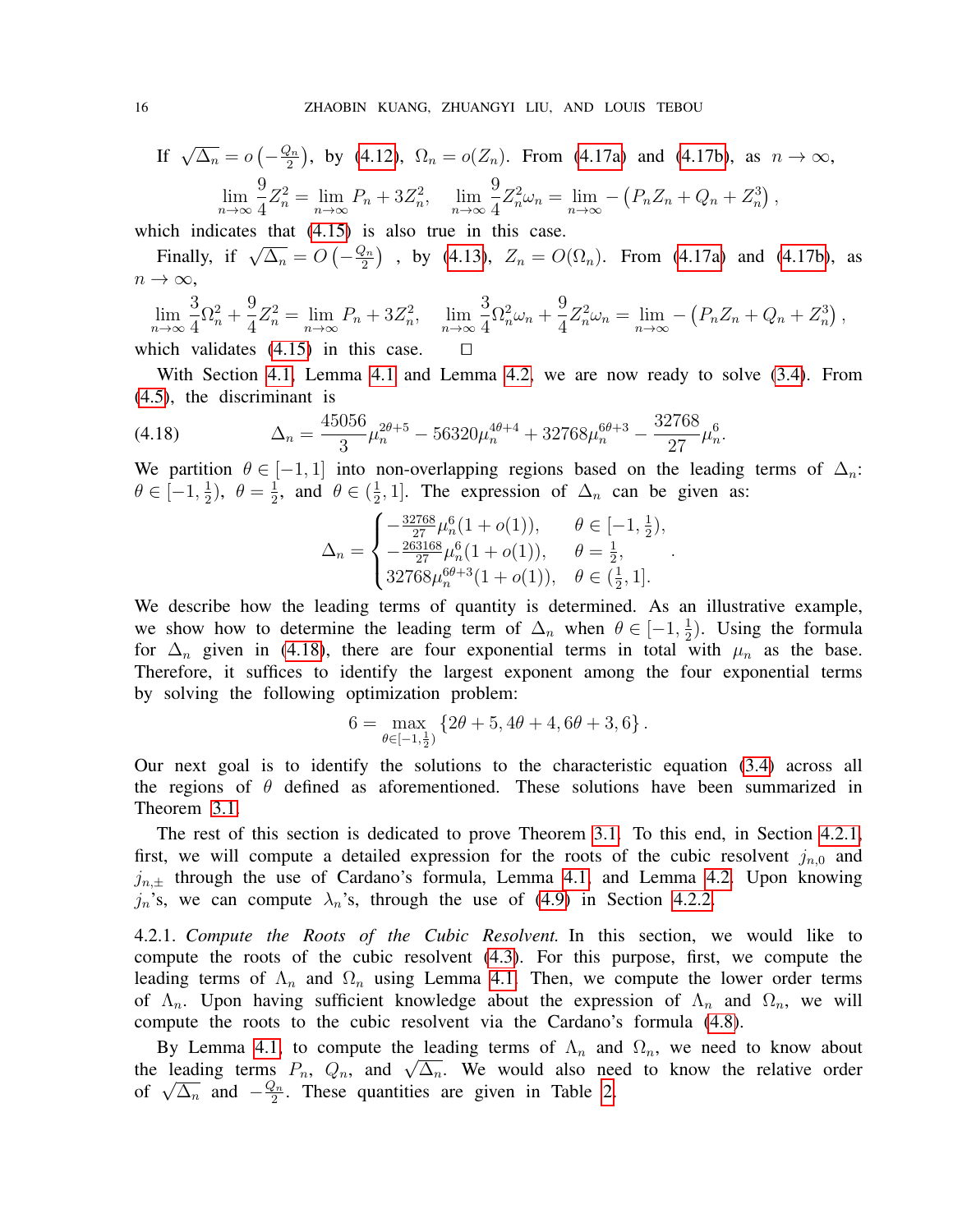| Region                        |                                                      | $Q_n$                           |                                                                           | Relative Order                        |
|-------------------------------|------------------------------------------------------|---------------------------------|---------------------------------------------------------------------------|---------------------------------------|
|                               | $\theta \in [-1, \frac{1}{2})$ $-176\mu_n^2(1+o(1))$ | $896\mu_n^3(1+o(1))$            | $\frac{128\sqrt{6}}{9}i\mu_n^3(1+o(1))\sqrt{\Delta_n}=O(-\frac{Q_n}{2})$  |                                       |
| $\theta = \frac{1}{2}$        | $-80\mu_n^2(1+o(1))$                                 | $192\mu_n^3(1+o(1))$            | $\frac{32\sqrt{771}}{9}i\mu_n^3(1+o(1))\sqrt{\Delta_n}=O(-\frac{Q_n}{2})$ |                                       |
| $\theta \in (\frac{1}{2}, 1]$ | $96\mu_n^{1+2\theta}(1+o(1))$                        | $-704\mu_n^{2+2\theta}(1+o(1))$ | $128\sqrt{2}i\mu_n^{\frac{3}{2}+3\theta}(1+o(1))$                         | $-\frac{Q_n}{2} = o(\sqrt{\Delta_n})$ |

<span id="page-16-0"></span>TABLE 2.  $P_n$ ,  $Q_n$ , and  $\sqrt{\Delta_n}$ 

With the quantities presented in Table [2,](#page-16-0) we can compute the leading terms of  $\Lambda_n$ and  $\Omega_n$ . The results are summarized in Table [3.](#page-16-1) Note that in Table [3,](#page-16-1)

$$
\tau_{n,\pm} = \sqrt[3]{-96 + \frac{32}{3}i\sqrt{\frac{257}{3}}} \pm \sqrt[3]{-96 - \frac{1}{3}32i\sqrt{\frac{257}{3}}}, \quad \tau_{n,+} \approx 7.33697, \quad \tau_{n,-} \approx -7.2688i.
$$

For the convenience of applying the Cardano's formula, we also report  $m_n$  in Table [3.](#page-16-1)

Now that we know  $\Lambda_n$  and  $\Omega_n$ , we would like to apply Cardano's formula in [\(4.8\)](#page-12-3) to compute  $j_n$ 's. We discuss the computation case by case according to the value of  $\theta$ . We first discuss when  $\theta \in [-1, \frac{1}{2}]$  $\frac{1}{2}$ ). In this case, using [\(4.8\)](#page-12-3) and Table [3,](#page-16-1) we notice that  $j_{n,0} = o(\mu_n)$ . This motivates us to use Lemma [4.2](#page-14-0) to acquire lower order terms for  $\Lambda_n$ . From [\(4.15\)](#page-14-4), Table [2,](#page-16-0) and Table [3,](#page-16-1) we have that

(4.19) 
$$
\Lambda_n = 8\mu_n - 4\mu_n^{2\theta} + 4\mu_n^{6\theta - 2}(1 + o(1)).
$$

Therefore, by [\(4.8\)](#page-12-3), [\(4.19\)](#page-16-2), and Table [3,](#page-16-1) we have that

<span id="page-16-2"></span>
$$
\begin{aligned}\nj_{n,0} &= 8\mu_n - 4\mu_n^{2\theta} + 4\mu_n^{6\theta - 2}(1 + o(1)) - \frac{1}{3} \cdot \left(24\mu_n - 12\mu_n^{2\theta}\right) = 4\mu_n^{6\theta - 2}(1 + o(1)), \\
j_{n,\pm} &= -(4 \pm 8\sqrt{2})\mu_n(1 + o(1)) - \frac{1}{3} \cdot 24\mu_n(1 + o(1)) = -(12 \pm 8\sqrt{2})\mu_n(1 + o(1)).\n\end{aligned}
$$

We then discuss the case when  $\theta = \frac{1}{2}$  $\frac{1}{2}$ . By [\(4.8\)](#page-12-3) and Table [3,](#page-16-1) we have that

$$
j_{n,0} = (\tau_{n,+} - 4)\mu_n(1+o(1)), \quad j_{n,\pm} = \left(-\frac{1}{2}\tau_{n,+} \pm i\frac{\sqrt{3}}{2}\tau_{n,-} - 4\right)\mu_n(1+o(1)).
$$

Finally, we discuss the case when  $\theta \in (\frac{1}{2})$  $\frac{1}{2}$ , 1]. From [\(4.8\)](#page-12-3) and Table [3,](#page-16-1) it is obvious that

$$
j_{n,0} = 4\mu_n^{2\theta}(1+o(1)), \quad j_{n,\pm} = 4\mu_n^{2\theta}(1+o(1)).
$$

<span id="page-16-1"></span>TABLE 3.  $\Lambda_n$ ,  $\Omega_n$ , and  $m_n$ 

| Region                                   |                             |                                                                          | $m_n$                         |
|------------------------------------------|-----------------------------|--------------------------------------------------------------------------|-------------------------------|
| $\theta \in \left[-1,\frac{1}{2}\right)$ | $8\mu_n(1+o(1))$            | $\frac{16\sqrt{6}}{3}i\mu_n(1+o(1))$                                     | $24\mu_n - 12\mu_n^{2\theta}$ |
| $\theta = \frac{1}{2}$                   | $\tau_{n,+}\mu_n(1+o(1))$   | $\tau_{n,-}\mu_n(1+o(1))$                                                | $12\mu_n$                     |
| $\theta \in (\frac{1}{2}, 1]$            | $\frac{22}{3}\mu_n(1+o(1))$ | $8\sqrt{2}\mu_n^{\theta+\frac{1}{2}}(1+o(1)) -12\mu_n^{2\theta}+24\mu_n$ |                               |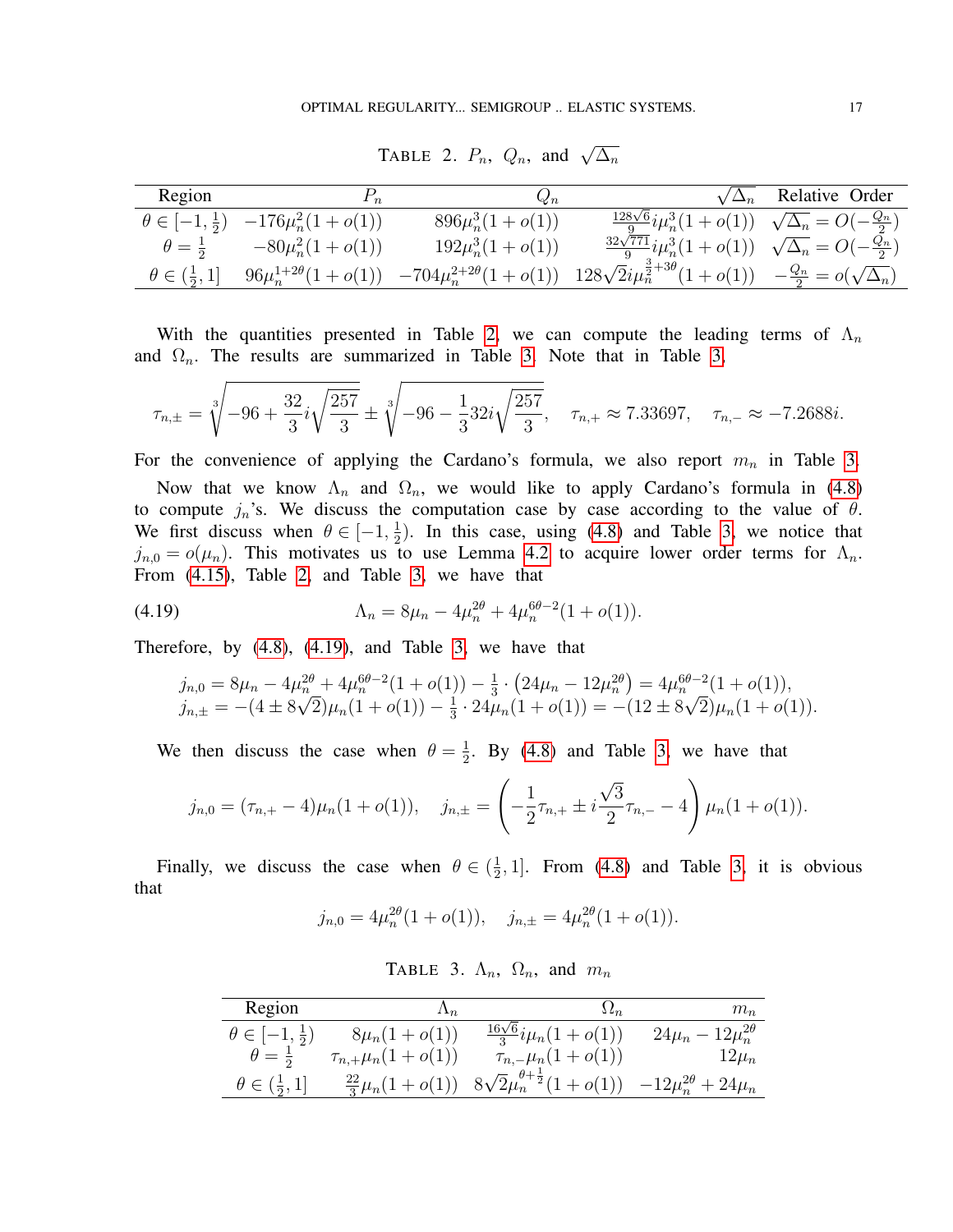We need to compute lower order terms of  $j_n$ 's. To this end, consider  $z_n = j_n - 4\mu_n^{2\theta}$ . Then,  $z_n$  is the solution to the cubic equation

$$
(z_n + 4\mu_n^{2\theta})^3 + m_n(z_n + 4\mu_n^{2\theta})^2 + s_n(z_n + 4\mu_n^{2\theta}) + l_n = 0
$$
  
\n
$$
\Rightarrow z_n^3 + 24\mu_n z_n^2 + (16\mu_n^2 + 96\mu_n^{1+2\theta})z_n + 64\mu_n^{2+2\theta} = 0.
$$

Examining the expression of  $z_n$ 's in a similar fashion to that of  $j_n$ 's, we have that

$$
z_{n,0} = -\frac{2}{3}\mu_n(1+o(1)), \quad z_{n,\pm} = \pm i4\sqrt{6}\mu_n^{\frac{1}{2}+\theta}(1+o(1)).
$$

As a result,

$$
j_{n,0} = 4\mu_n^{2\theta} - \frac{2}{3}\mu_n(1+o(1)), \quad j_{n,\pm} = 4\mu_n^{2\theta} \pm i4\sqrt{6}\mu_n^{\frac{1}{2}+\theta}(1+o(1)).
$$

We have finished the discussion of all three cases. To sum up, The roots to the cubic resolvent are

<span id="page-17-1"></span>
$$
j_{n,0} = \begin{cases} 4\mu_n^{6\theta - 2}(1 + o(1)), & \theta \in [-1, \frac{1}{2}), \\ (\tau_{n,+} - 4)\mu_n(1 + o(1)), & \theta = \frac{1}{2}, \\ 4\mu_n^{2\theta} - \frac{2}{3}\mu_n(1 + o(1)), & \theta \in (\frac{1}{2}, 1]. \end{cases}
$$
  
(4.20)  

$$
j_{n,\pm} = \begin{cases} -4(2\sqrt{2} \pm 3)\mu_n(1 + o(1)), & \theta \in [-1, \frac{1}{2}), \\ \left(-\frac{1}{2}\tau_{n,+} \pm i\frac{\sqrt{3}}{2}\tau_{n,-} - 4\right)\mu_n(1 + o(1)), & \theta = \frac{1}{2}, \\ 4\mu_n^{2\theta} \pm i4\sqrt{6}\mu_n^{\theta + \frac{1}{2}}(1 + o(1)), & \theta \in (\frac{1}{2}, 1]. \end{cases}
$$

<span id="page-17-0"></span>4.2.2. *Compute the Roots of the Characteristic Equation Given the Roots to the Cubic Resolvent.* Now that we know the roots of the cubic resolvent as given in  $(4.20)$ , we are ready to proceed to compute the roots of the characteristic equation [\(3.4\)](#page-9-0). To this end, first, we compute  $k_n$ 's. Then, we compute the  $\lambda_n$ 's via [\(4.9\)](#page-12-4).

<span id="page-17-2"></span>From [\(4.20\)](#page-17-1), the definition of  $k_n$ 's, and using the fact that  $r_n = -8\mu_n^{3\theta}$ , we have that:

(4.21) 
$$
k_{n,0} = \begin{cases} 2\mu_n^{3\theta-1}(1+o(1)), & \theta \in [-1, \frac{1}{2}), \\ \chi_{n,0}\mu_n^{\frac{1}{2}}(1+o(1)), & \theta = \frac{1}{2}, \\ 2\mu_n^{\theta} - \frac{1}{6}\mu_n^{1-\theta}(1+o(1)), & \theta \in (\frac{1}{2}, 1]. \end{cases}
$$

$$
k_{n,\pm} = \begin{cases} i2(\sqrt{2} \pm 1)\mu_n^{\frac{1}{2}}(1+o(1)), & \theta \in [-1, \frac{1}{2}), \\ \chi_{n,\pm}\mu_n^{\frac{1}{2}}(1+o(1)), & \theta = \frac{1}{2}, \\ 2\mu_n^{\theta} \pm i\sqrt{6}\mu_n^{\frac{1}{2}}(1+o(1)), & \theta \in (\frac{1}{2}, 1]. \end{cases}
$$

Here,  $\chi_{n,0}$  is the square root of  $\tau_{n,+}$  – 4, and  $\chi_{n,\pm}$  are the square root of  $-\frac{1}{2}$  $\frac{1}{2}\tau_{n,+} \pm i$  $\sqrt{3}$  $\frac{73}{2}$  $\tau_{n,-}$   $-4$ such that  $\chi_{n,0}\chi_{n,+}\chi_{n,-}=r_n$ .

With [\(4.9\)](#page-12-4) and [\(4.21\)](#page-17-2), the roots to the characteristic equation are given as in Theorem [3.1.](#page-9-1)  $\Box$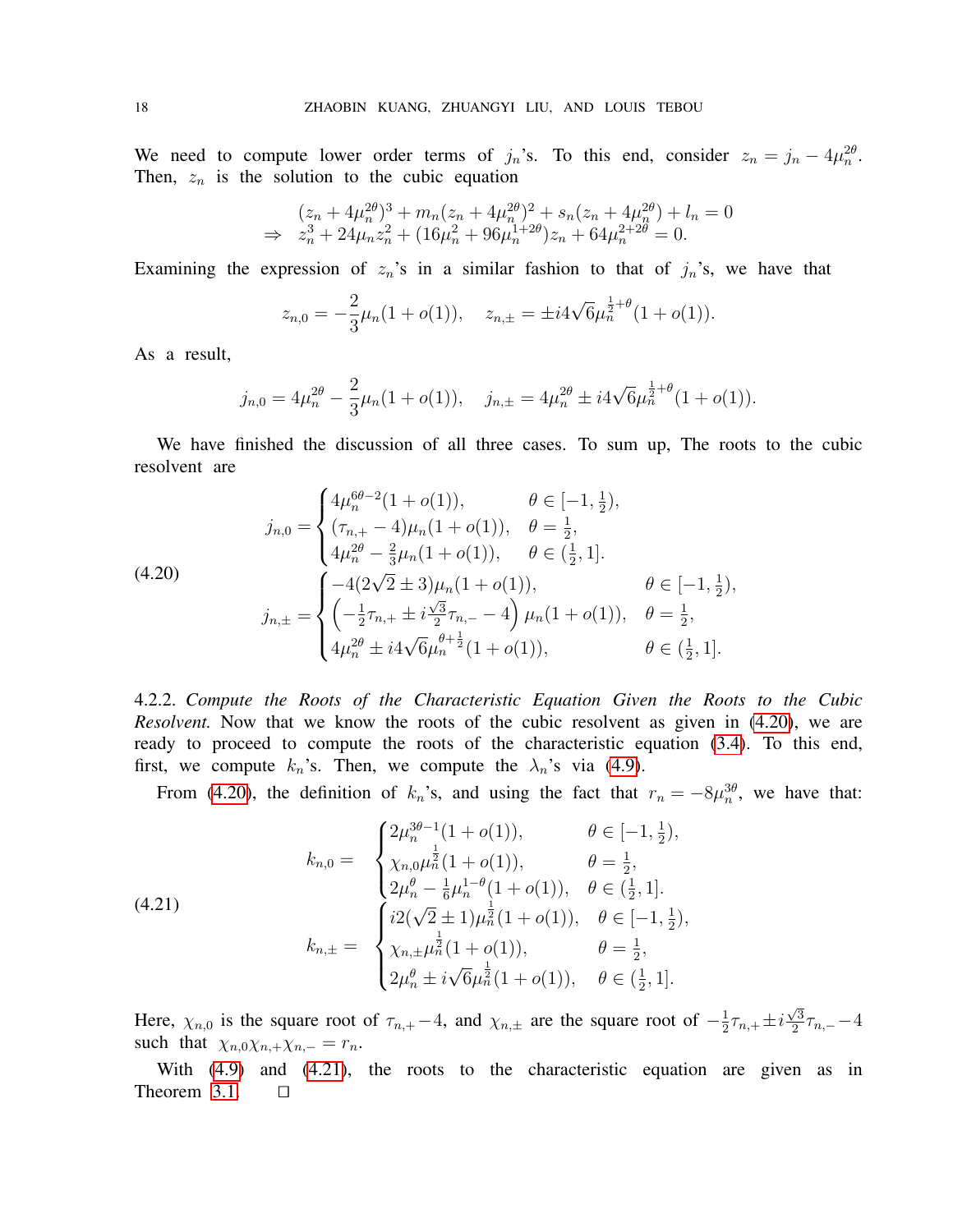## 5. SOME EXAMPLES OF APPLICATION

<span id="page-18-0"></span>In this section, we provide a few concrete examples of application of our regularity results. To this end, let  $\Omega$  be a bounded domain in  $\mathbb{R}^N$  with smooth enough boundary Γ. These examples and the abstract system investigated in this contribution are inspired by Haraux' work [\[12\]](#page-19-16) on the simultaneous stabilization of wave equations with different speeds of propagation. The work of Haraux followed from discussions with J.L. Lions about simultaneous control of uncoupled elastic systems, [\[13\]](#page-19-17).

<span id="page-18-1"></span>5.1. Interacting plates I : hinged plates. Consider the system of coupled plate equations given by

(5.1) 
$$
y_{tt} + a\Delta^2 y - \gamma \Delta (y_t + z_t) = 0 \text{ in } \Omega \times (0, \infty),
$$

$$
z_{tt} + b\Delta^2 z - \gamma \Delta (y_t + z_t) = 0 \text{ in } \Omega \times (0, \infty),
$$

$$
y = 0, \quad \Delta y = 0, \quad z = 0, \quad \Delta z = 0 \text{ on } \Gamma \times (0, \infty),
$$

with initial conditions

<span id="page-18-3"></span>
$$
y(x, 0) = y^{0}(x),
$$
  $y_{t}(x, 0) = y^{1}(x),$   $z(x, 0) = z^{0}(x),$   $z_{t}(x, 0) = z^{1}(x),$ 

where a, b and  $\gamma$  are positive constants with  $a \neq b$ . Let A be the operator defined on the Hilbert space  $L^2(\Omega)$  by:  $A = \Delta^2$  with  $D(A) = \{u \in H^4(\Omega) \cap H_0^1(\Omega); u = 0 = \Delta u \text{ on } \Gamma\}.$ 

It is well-known that  $A^{\frac{1}{2}} = -\Delta$  with  $D(A^{\frac{1}{2}}) = H^2(\Omega) \cap H_0^1(\Omega)$ . Thus, the damping is structural in [\(5.1\)](#page-18-3). Theorem [2.2](#page-4-4) shows that the semigroup corresponding to System [\(5.1\)](#page-18-3) is analytic on the energy space  $\mathcal{H} = ((H^2(\Omega) \cap H_0^1(\Omega)) \times L^2(\Omega)))^2$ .

<span id="page-18-2"></span>5.2. Interacting plates II: clamped plates. Consider now the system of coupled plate equations given by

(5.2) 
$$
y_{tt} + a\Delta^2 y - \gamma \Delta (y_t + z_t) = 0 \text{ in } \Omega \times (0, \infty),
$$

$$
z_{tt} + b\Delta^2 z - \gamma \Delta (y_t + z_t) = 0 \text{ in } \Omega \times (0, \infty),
$$

$$
y = 0, \quad \frac{\partial y}{\partial \nu} = 0, \quad z = 0, \quad \frac{\partial z}{\partial \nu} = 0 \text{ on } \Gamma \times (0, \infty),
$$

with initial conditions

<span id="page-18-4"></span>
$$
y(x, 0) = y0(x),
$$
  $yt(x, 0) = y1(x),$   $z(x, 0) = z0(x),$   $zt(x, 0) = z1(x),$ 

where a, b and  $\gamma$  are positive constants with  $a \neq b$ . Let the operator A be defined on the Hilbert space  $L^2(\Omega)$  now by:  $A = \Delta^2$  with  $D(A) = H^4(\Omega) \cap H_0^2(\Omega).$ 

As the work in [\[20\]](#page-20-10) shows, we no longer have  $A^{\frac{1}{2}} = -\Delta$ , with  $D(A^{\frac{1}{2}}) = H^2(\Omega) \cap H_0^1(\Omega)$ . But the damping here is of structural type, and the semigroup associated with  $(5.2)$  can be shown to be analytic on the energy space  $\mathcal{H} = (H_0^2(\Omega) \times L^2(\Omega)))^2$ ; the proof follows along the lines of the proof of Theorem [2.2.](#page-4-4)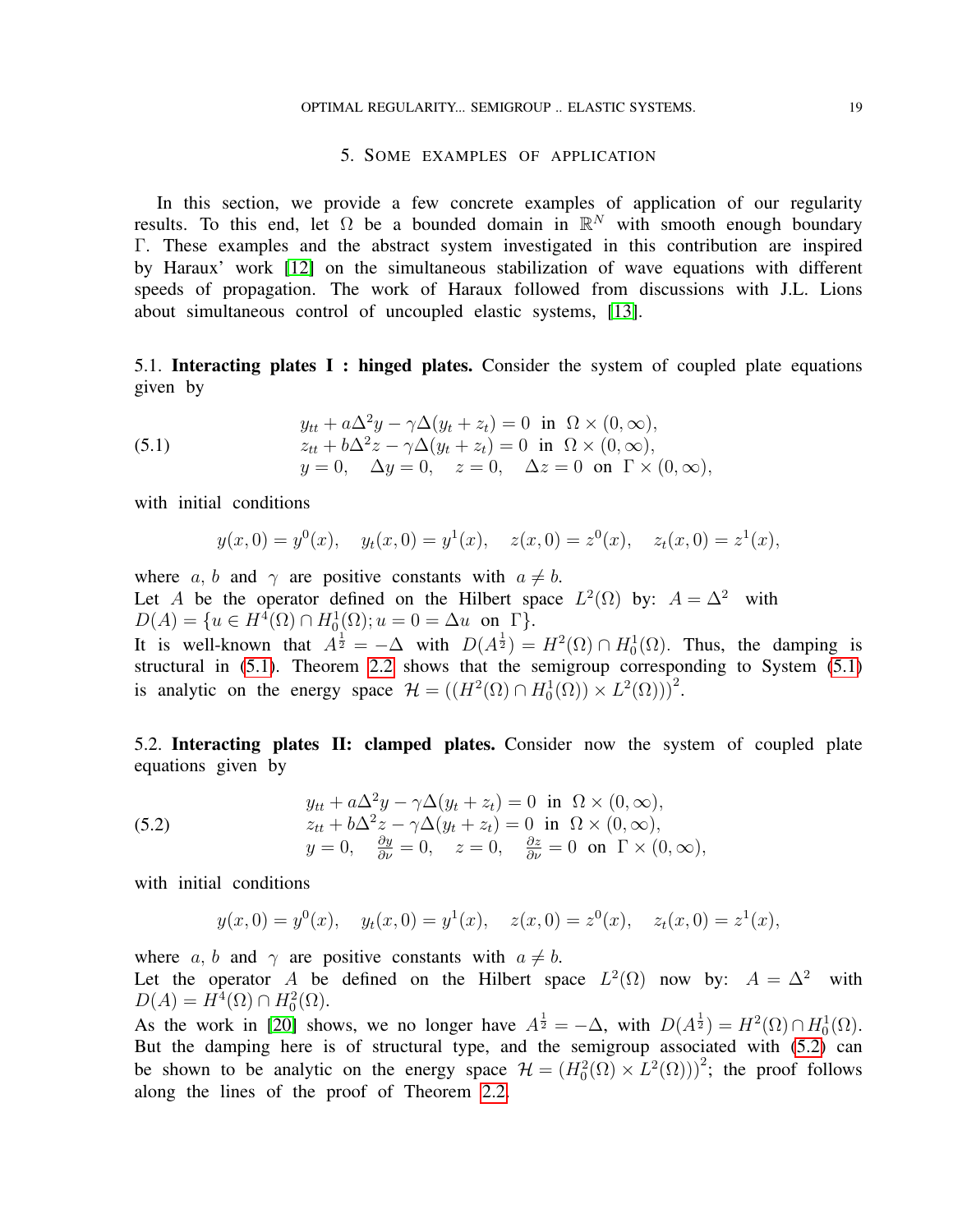<span id="page-19-1"></span>5.3. Interacting membranes. We consider the following system

(5.3) 
$$
y_{tt} - a\Delta y + \gamma(-\Delta)^{\theta}(y_t + z_t) = 0 \text{ in } \Omega \times (0, \infty),
$$

$$
z_{tt} - b\Delta z + \gamma(-\Delta)^{\theta}(y_t + z_t) = 0 \text{ in } \Omega \times (0, \infty),
$$

$$
y = 0, \quad z = 0 \text{ on } \Gamma \times (0, \infty),
$$

with initial conditions

<span id="page-19-18"></span>
$$
y(x, 0) = y0(x),
$$
  $yt(x, 0) = y1(x),$   $z(x, 0) = z0(x),$   $zt(x, 0) = z1(x),$ 

where a, b and  $\gamma$  are positive constants with  $a \neq b$ .

Let A be the operator defined on the Hilbert space  $L^2(\Omega)$  by:  $A = -\Delta$  with  $D(A) = H^2(\Omega) \cap H_0^1(\Omega)$ . Theorem [2.2](#page-4-4) shows that the semigroup corresponding to System [\(5.3\)](#page-19-18) is analytic for  $\theta = \frac{1}{2}$  $\frac{1}{2}$ , and of Gevrey class  $\delta$  for every  $\delta > 2$ , for  $\theta = 1/4$  or  $\theta = 3/4$ , on the energy space  $\mathcal{H} = (H_0^1(\Omega) \times L^2(\Omega))^2$ .

Acknowledgments. The authors thank the anonymous referees for reading their work and providing a thoughtful feedback that has helped to improve its presentation.

#### <span id="page-19-2"></span>**REFERENCES**

- <span id="page-19-6"></span>[1] F. Ammar-Khodja, A. Bader and A. Benabdallah, *Dynamic stabilization of systems via decoupling techniques,* ESAIM: COCV, 4 (1999), 577–593.
- <span id="page-19-0"></span>[2] K. Ammari, F. Shel and L Tebou, Regularity and stability of the semigroup associated with some interacting elastic systems I: A degenerate damping case. J. Evol. Equ. 21 (2021), 4973-5002.
- <span id="page-19-12"></span>[3] W. Arendt and C. J. K. Batty, Tauberian theorems and stability of one-parameter semigroups, Trans. Amer. Math. Soc., 306 (1988), 837-852.
- <span id="page-19-10"></span>[4] A. Borichev and Y. Tomilov, *Optimal polynormial decay of functions and operator semigroups,* Math. Ann., 347 (2010), 455–478.
- <span id="page-19-13"></span>[5] H. Brezis, Analyse fonctionnelle. Théorie et Applications. Masson, Paris 1983.
- <span id="page-19-15"></span>[6] C. Bright, The Quartic Formula Derivation, Technical Report, University of Waterloo, https://cs.uwaterloo.ca/ cbright/reports/quartic-derivation.pdf, 2012.
- <span id="page-19-3"></span>[7] G. Chen and D. L. Russell, *A mathematical model for linear elastic systems with structural damping,* Quart. Appl. Math., 39 (1981/82), 433–454.
- <span id="page-19-4"></span>[8] S. Chen and R. Triggiani, *Proof of extension of two conjectures on structural damping for elastic systems,* Pacific J. Math., 136 (1989), 15–55.
- <span id="page-19-5"></span>[9] S. Chen and R. Triggiani, *Gevrey class semigroups arising from elastic systems with gentle dissipation:* The case  $0 < \alpha < \frac{1}{2}$ , Proc. AMS, 110, (1990), 401–415.
- <span id="page-19-7"></span>[10] R. Denk and R. Racke, L<sup>p</sup>-resolvent estimates and time decay for generalized thermoelastic plate *equations,* Electron. J. Diff. Eqs., 48 (2006), 1–16.
- <span id="page-19-14"></span>[11] K.-J. Engel and R. Nagel, One-Parameter Semigroups for Linear Evolution Equations, Springer, 2000.
- <span id="page-19-16"></span> $[12]$  A. Haraux, Une remarque sur la stabilisation de certains systèmes du deuxième ordre en temps, Port. Math. 46(1989), 245-258.
- <span id="page-19-17"></span>[13] A. Haraux (on ResearchGate), Avant Internet, pp. 36-41.
- <span id="page-19-11"></span>[14] F. L. Huang, *Characteristic conditions for exponential stability of linear dynamical systems in Hilbert spaces,* Ann. Differential Equations, 1 (1985), 43–56.
- <span id="page-19-8"></span>[15] F. Huang, *On the holomorphic property of the semigroup associted with linear elastic systems with structural damping,* Acta Math. Sci. (English Ed.) 5 (1985), 271–277.
- <span id="page-19-9"></span>[16] F. Huang, *On the mathematical model for linear elastic systems with analytic damping,* SIAM J. Control Optim., 26 (1988), 714–724.